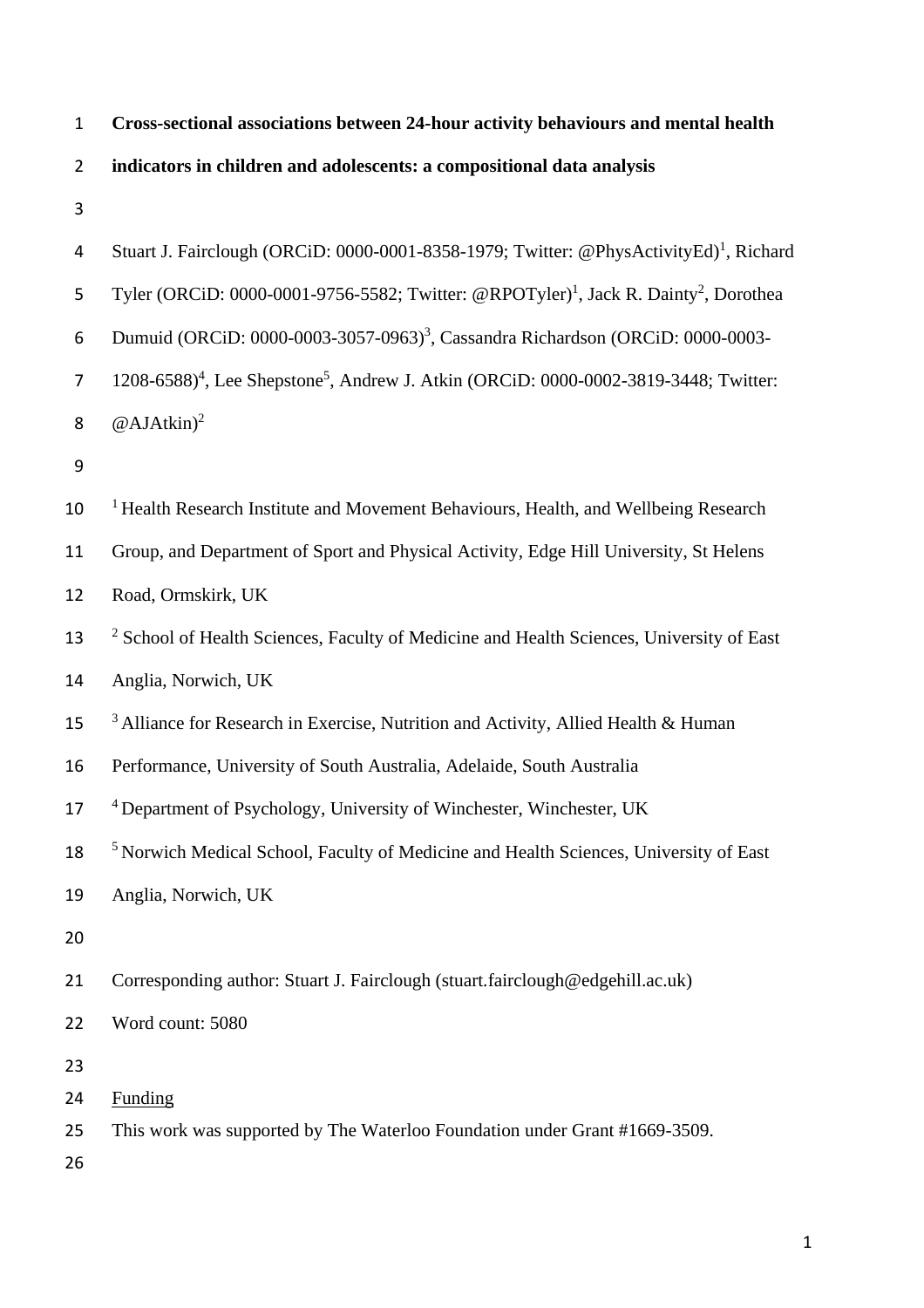## Abstract

 We examined associations between youth 24-hour activity behaviour compositions and mental health. Data were collected from 359 participants (aged 9-13 years). Activity behaviours(sleep, sedentary time (ST), light physical activity (LPA) and moderate-to-vigorous physical activity (MVPA)) were assessed using wrist-worn accelerometers. Questionnaires and a computerised cognitive test battery assessed mental health outcomes. Linear mixed models examined associations between activity behaviour compositions and mental health. Post-hoc analyses modelled the influence of reallocating fixed durations of time between activity behaviours on mental health. ST was associated with worse internalising problems (all participants; *p*<0.05) 38 and poorer prosocial behaviour (primary school participants only;  $p<0.05$ ), relative to the other activity behaviours. LPA was associated with worse cognitive test scores among primary 40 school participants;  $p<0.05$ ). For all participants, reallocating time to ST from sleep and MVPA was associated with higher internalising problems. Among primary school participants, reallocating time to ST from any other behaviour was associated with poorer prosocial behaviour, and reallocating time to LPA from any other behaviour was associated with lower executive function. Children's mental health may be promoted by schools integrating opportunities for MVPA throughout the day. Our results provide further evidence for the influence of daily activity behaviours on youth mental health.

- 
- 
- Key words
- Physical activity, sedentary behaviour, sleep, mental health, cognition
- 
- 
-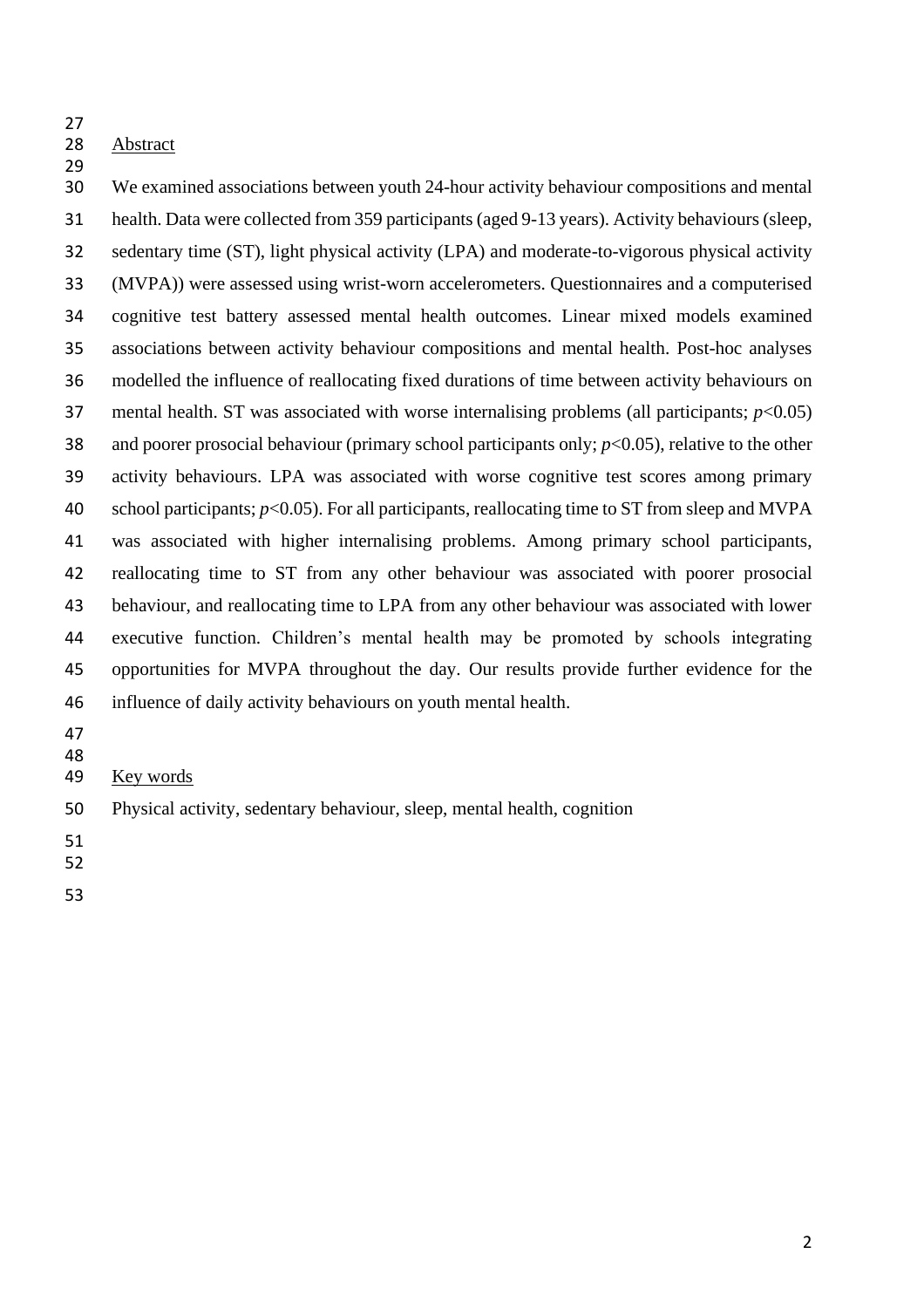### Introduction

 The introduction of 24-hour movement guidelines for children and adolescents (1-3) has heralded a shift in the study of physical activity, sedentary behaviour, and sleep. In youth this has corresponded with a growth in research into the associations between health and 24-hour activity behaviour compositions (4-8). Most studies to date have focused on physical health outcomes such as obesity, cardiometabolic risk, fitness, and musculoskeletal health (4-6, 9). This research demonstrates that generally, higher volumes and intensities of physical activity, less time spent in sedentary behaviours, and longer sleep are beneficial for physical health in youth (4-6, 9). Less is known about the influence of activity behaviours on aspects of youth mental health, such as anxiety, depression, self-esteem, health-related quality of life, and cognitive function (10). In Europe, 12.8% of youth have at least one mental health disorder (11) with anxiety, depression, and low self-esteem particularly prevalent (12). This is mirrored in Australia (13.9%) (13), while among American youth prevalence of a diagnosed mental health disorder ranges from 3.2% (depression) to 9.4% (hyperactivity) with incidence of anxiety and depression increasing temporally (14). Mental health problems during childhood and adolescence increase with age (15), and are likely to impair mental and physical health and limit opportunities to thrive in adulthood (16). Therefore, it is important to identify ways to prevent youth mental health problems, with activity behaviours suggested as viable 72 intervention approaches (17-19).

 The relationship between mental health and youth physical activity is complicated by the interplay between different mental health outcomes, personal characteristics, and physical activity type, intensity, and context (10, 20). A recent review of reviews found inconsistent associations between youth physical activity and depression and self-esteem but stronger positive associations with cognitive function (21). No evidence was observed for a physical activity dose-response relationship with depression, self-esteem, or cognitive function, although positive changes in these outcomes as a result of physical activity interventions were 81 reported (21). This concurs with Rodriguez and colleagues' 2019 systematic review and meta- analysis, which observed a small but significant intervention effect for physical activity and youth mental health (22). Moreover, physical activity interventions in school settings have significant moderate to strong beneficial effects on resilience, positive mental health, anxiety, and wellbeing (23). Youth sedentary time (ST) is significantly associated with depression and psychological wellbeing (22, 24), while a recent meta-analyses reported small but significant 87 associations between overall ST and anxiety (25). Time spent using screens (e.g., TV viewing,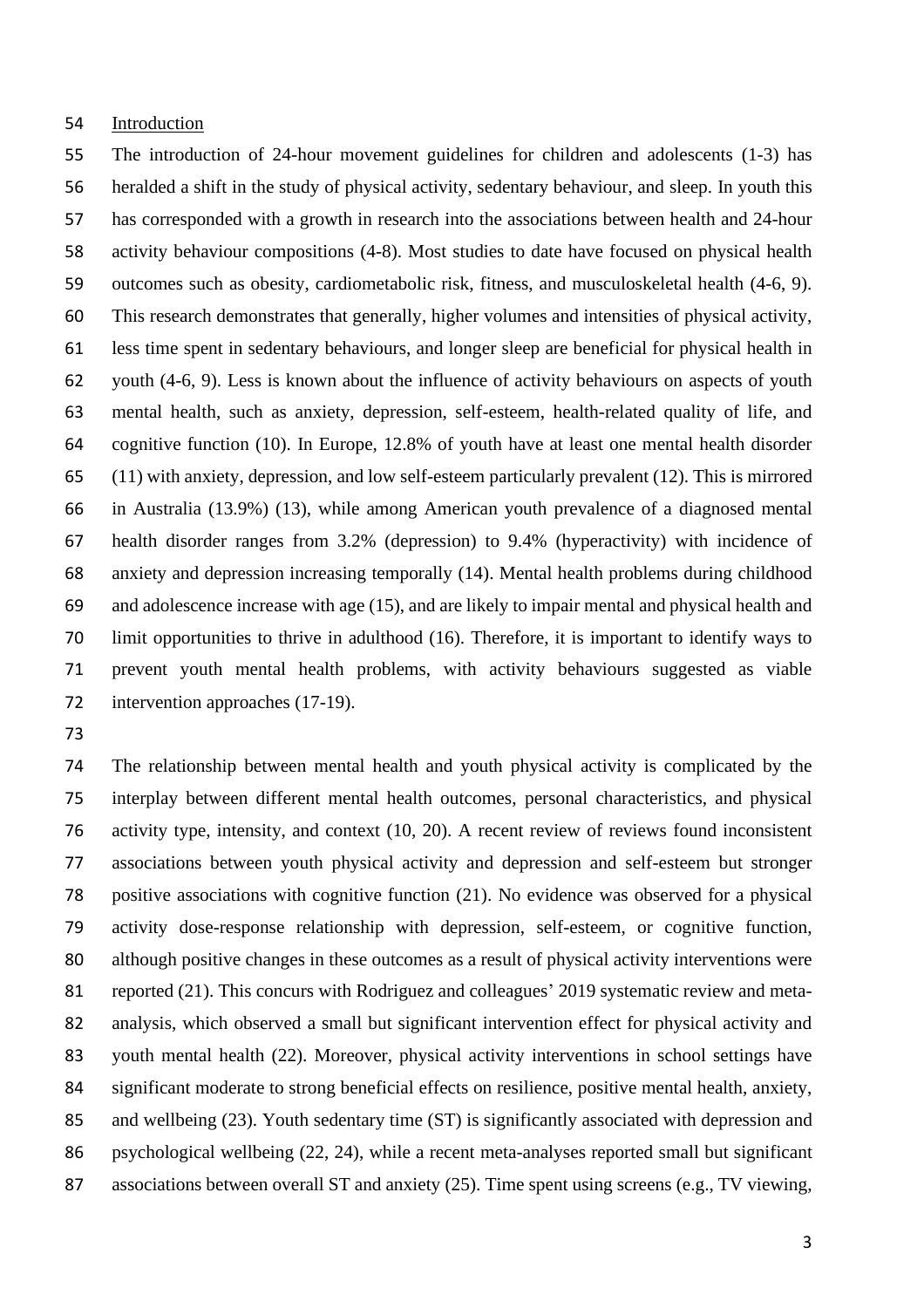video gaming, computer use) has different associations with health than overall ST (25), and among youth there is moderately-strong and moderate evidence for screen time associations with depression and quality of life, respectively (19). Further, unfavourable behavioural conduct, poor self-esteem, and low social support are associated with screen use in youth (26- 28). Sleep duration is consistently associated with quality of life and emotional regulation (29), internalising and externalising behavioural problems (30), although associations with cognitive function are inconsistent (29-31). However, other sleep dimensions such as quality, timing, and architecture and their interactions (29) may also be important influences on youth mental health.

 For the first time, the combined associations between physical activity, sedentary behaviour, and sleep with youth mental health were recently reviewed (32). Meeting public health recommendations for all three behaviours was associated with better mental health when compared to youth who did not meet any of the recommendations, and a dose-response gradient was observed between the number of recommendations achieved and more positive mental health (32). To strengthen the evidence on this topic, recommendations from Sampasa- Kanyinga et al.'s review included the use of robust measures of activity behaviours, validated mental health indicators, and compositional analysis approaches (32). Our study reflects these recommendations and adds to the current knowledge in the area by employing device-based assessment of activity behaviours and examining their association with established measures of mental health and cognitive function within a compositional data analytical framework. The study aims were to (i) examine the cross-sectional associations between device-measured 24- hour activity compositions and validated mental health outcomes in a sample of children and adolescents, and (ii) investigate the predicted differences in mental health outcomes when time was reallocated between the activity behaviours.

- 
- 

### 115 Materials and Methods

*Participants and settings*

 This cross-sectional study took place in the XXXX region of northwest England between April 2019 and March 2020. Ten primary schools and two secondary schools from two neighbouring semi-urban towns with similar sociodemographic characteristics were recruited. All children and adolescents aged 9-11 years (Years 5 and 6 of primary school) and 12-13 years (Year 8 of secondary school) in the 12 schools attended project presentations and were invited to take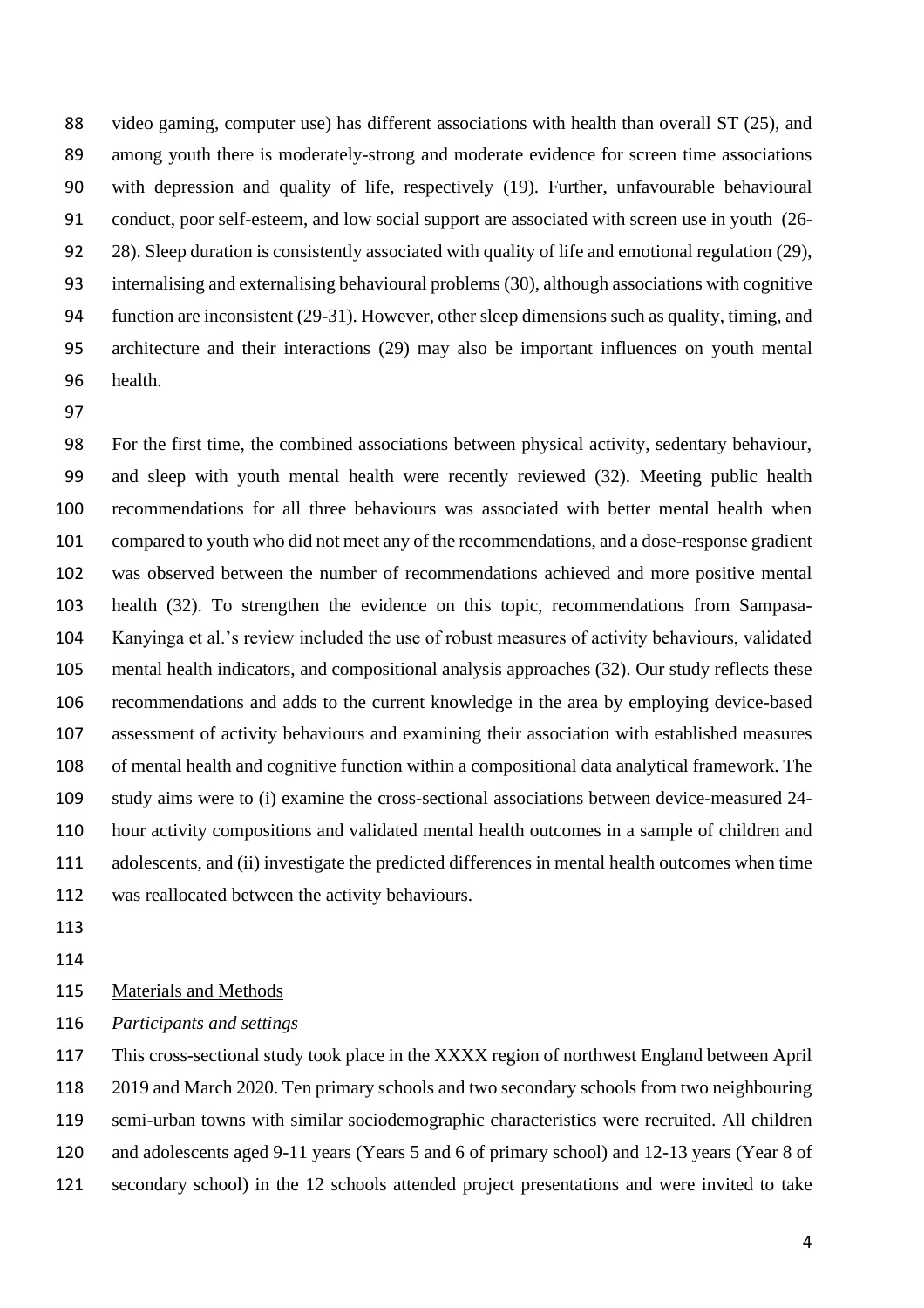part. All of the primary schools received curricular and extra-curricular physical activity and school sport provision from the local School Sport Partnership which employs physical education and physical activity specialists to deliver sessions. Physical activity resources and delivery in the two secondary schools was undertaken by the specialist physical education teachers in each school's physical education department. As such, the physical activity opportunities were similar between the participating primary and secondary schools, respectively. To be eligible to participate the students needed to be able to participate in activities of daily living and to provide written parent/carer informed consent and their own written assent. Six hundred and ninety-one students were informed about the project, 382 provided informed consent to participate (55.3% response rate), with 23 of these excluded from the analysis due to absence on the data collection days. As an incentive to take part in the 133 project, each participant received a £10 shopping voucher following data collection. The study received ethical approval from the XXXXXX Research Ethics Committee (# SPA-REC-2018- 007) which aligned to the principles of the Declaration of Helsinki.

### *Demographic measures*

 Participants' dates of birth, home post codes, and ethnicity were obtained from the schools' information management systems. Decimal age and 2019 Indices of Multiple Deprivation (IMD) scores (33) were calculated using data collection dates and home post codes, respectively. IMD scores provide an area-level relative measure of deprivation based on income, employment, education, health, crime, housing, and living environment (34). Area-level socioeconomic status (SES) was represented by the IMD decile for each participant.

### *Anthropometric measures*

 Height was measured to the nearest 0.1 cm using a portable stadiometer (Leicester Height Measure, Seca, Birmingham, UK), and body mass was measured to the nearest 0.1 kg using calibrated scales (813 model, Seca). Body mass index (BMI) was calculated for each participant, BMI z-scores were calculated (35) and IOTF BMI cut-points applied to classify the participants' weight status (36). For all measurements, the participants wore shorts and t-shirt with shoes removed.

#### *Activity behaviours*

 Participants wore ActiGraph GT9X triaxial accelerometers (ActiGraph, Pensacola, FL, USA) 155 on the non-dominant wrist for 24 h·day<sup>-1</sup> over 7 days with accelerations recorded at 100 Hz.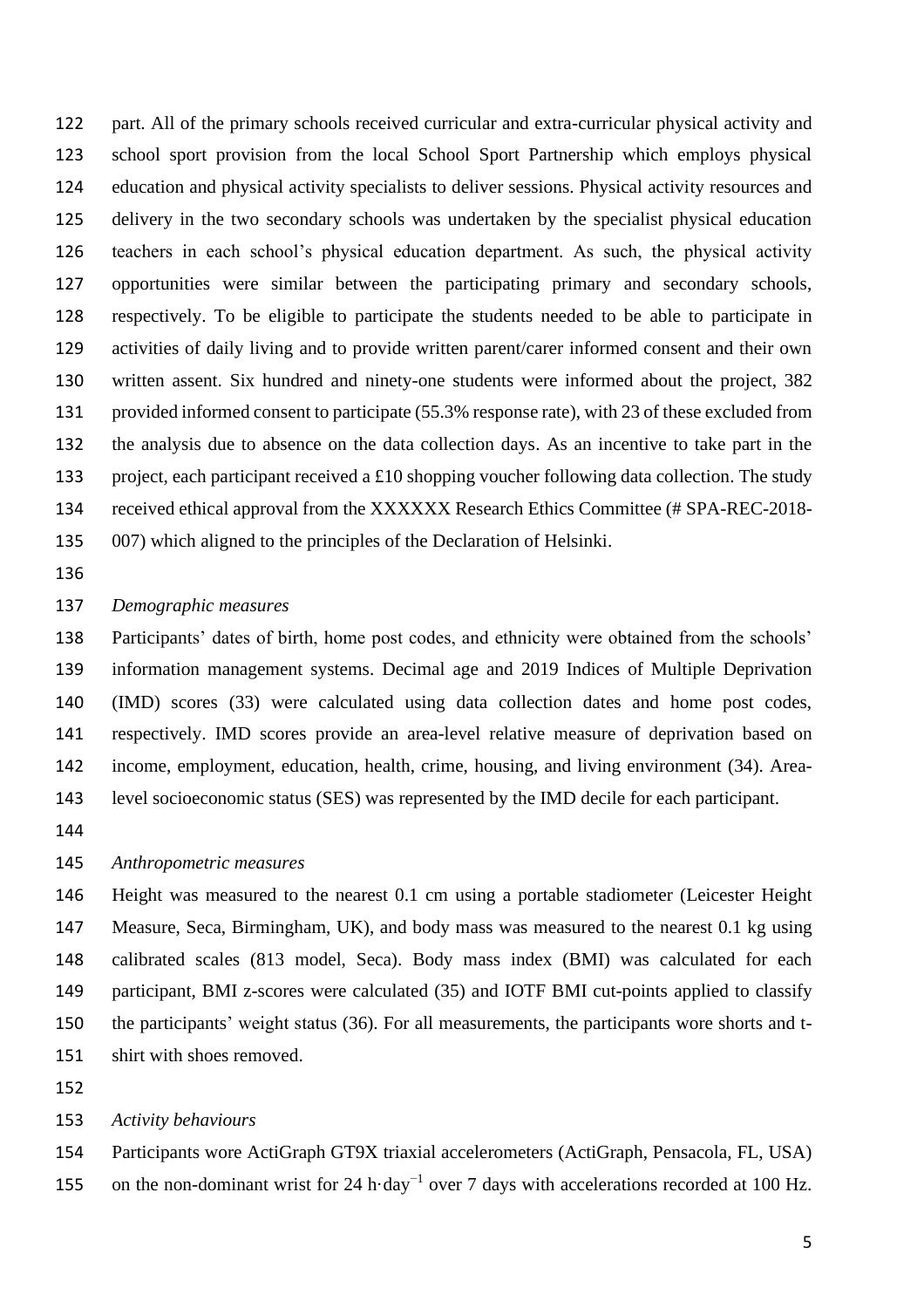Wrist-worn accelerometers have demonstrated excellent validity against energy expenditure (37) and can accurately classify physical activity intensities in youth (38, 39). Data were downloaded using ActiLife version 6.11.9 (ActiGraph, Pensacola, FL, USA), and saved as GT3X files, before being converted to raw csv file format for signal processing. These csv files were processed in R [\(http://cran.r-project.org\)](http://cran.r-project.org/) using GGIR v1.9.0 (40) which carried out autocalibration procedures (41), identified non-wear (42), and converted the raw triaxial accelerometer signals into 1 omnidirectional measure of acceleration (Euclidean Norm Minus- One; ENMO) expressed in milligravitational units (m*g*) (42). The ENMO metric has been used extensively (6, 39, 43-46), and ENMO values derived from non-dominant wrist accelerations share 87%-97% of explained variance with alternative raw acceleration metrics (47). ENMO values were reduced to per 5 s epochs and averaged over each of the 7 monitored days to represent average acceleration. Participants were excluded if accelerometer post-calibration error was > 10 m*g* (41) and if less than 3 valid week or weekend days of wear (i.e., at least 16  $h$ ·day<sup>-1</sup> (48)) were recorded (49). Accelerometer non-wear was determined based on the SD and value range of the accelerations at each axis, calculated for 60-minute windows with a 15- minute sliding window (42). If for at least 2 out of the 3 axes the SD was less than 13 m*g* or the value range was less than 50 m*g*, the time window was classified as non-wear (42). By default, GGIR imputed non-wear data by the average at similar time points on other days of 174 the week  $(5.0 \pm 4.0\%$  of data per day were imputed). Youth-specific non-dominant wrist ENMO cutpoints of 50 m*g* (50) and 200 m*g* (39) defined estimated ST/light physical activity (LPA), and moderate-to-vigorous physical activity (MVPA), respectively. Sleep duration was estimated using a polysomnography-validated accelerometer algorithm based on the distribution of change in the z-angle (i.e., corresponding to the axis positioned perpendicular 179 to the skin surface) (51).

### *Mental health outcomes*

 Three questionnaires assessing mental health outcomes were completed by the children in class following scripted instructions from the second author in the presence of a teacher and two other researchers who were present to assist.

 *Self-esteem.* The Rosenberg Self-Esteem Scale (RSES) (52) assessed self-esteem. The RSES is a 10-item scale which asks about feelings of self-worth in the last 14 days to produce a unidimensional measure of global self-esteem. The scale ranges from 0-30 with scores between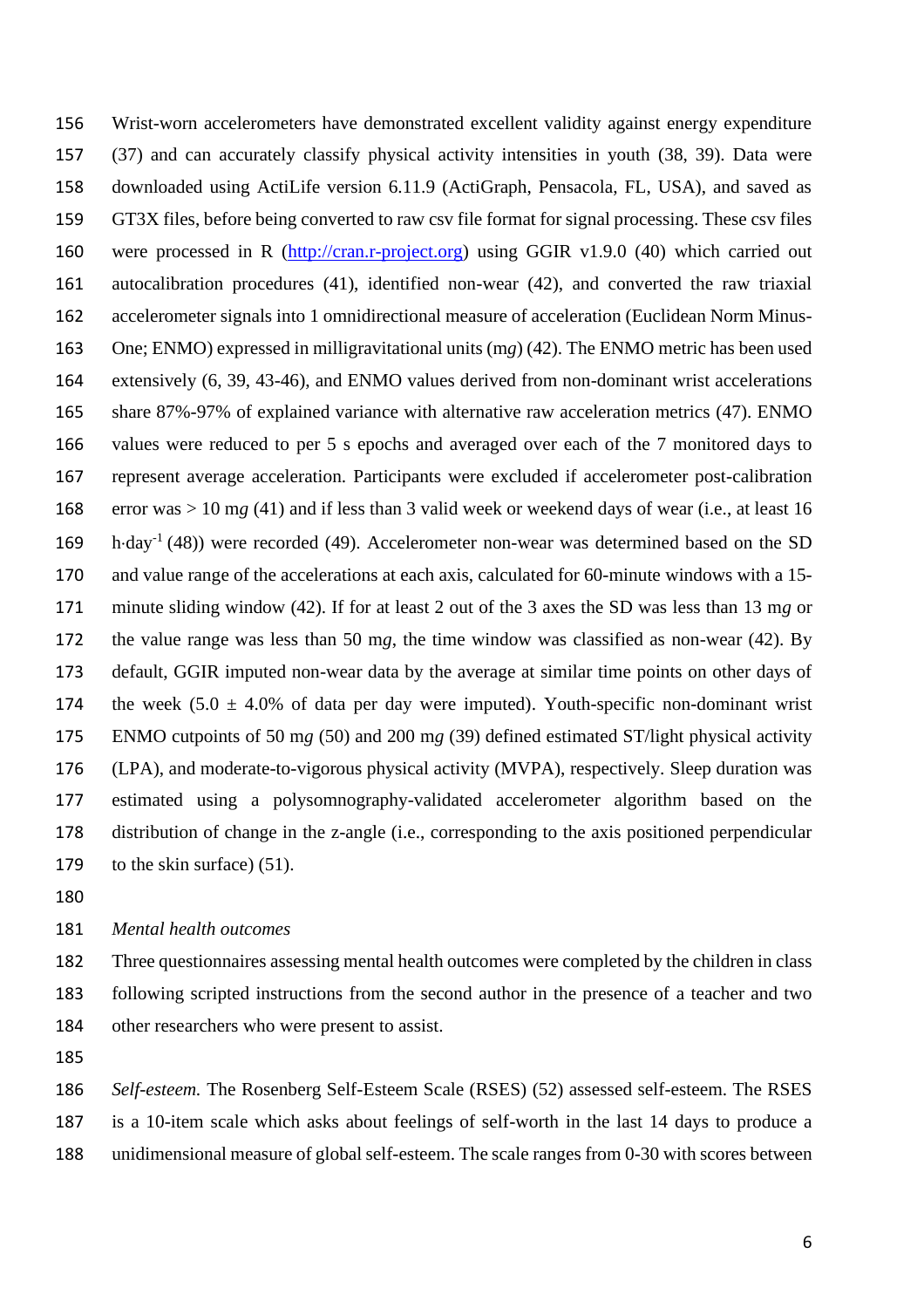15 and 25 within 'normal range' and those below 15 suggesting low self-esteem (52). The RSES has demonstrated its criterion and construct validity and test-retest reliability (52, 53) and has been previously used with youth (53). Internal consistency of the RSES in our sample 192 was Cronbach's  $\alpha$ =0.85.

 *Depression.* Depressive symptoms were assessed using the Mood and Feelings Questionnaire (MFQ) (54), which uses 33 phrases to ask participants how they have been feeling or acting in the last 14 days. Scores range from 0 to 66, with higher scores suggesting more severe depressive symptoms. Scoring 27 or higher may indicate the presence of depression (54).Validity and reliability of the MFQ have been demonstrated in clinical and community samples of children and adolescents (54, 55). Internal consistency of the MFQ in our sample 200 was Cronbach's  $\alpha$ =0.95.

 *Emotional and behavioural problems.* Emotional and behavioural aspects of mental health were measured using the Strengths and Difficulties Questionnaire (SDQ) (56). The SDQ comprises five scales of five items each related to perceived emotional problems, behavioural problems, hyperactivity, peer relationship problems, and prosocial behaviour in the last six months. For each scale the scores range from 1 to 10 while overall emotional and behavioural mental health is scored from 0 to 40 (i.e., sum of all scale scores except for prosocial behaviour). Higher scores indicate unfavourable mental health, with the opposite true for prosocial behaviour. The SDQ is widely used and in community samples it is advised to report the broad constructs of internalising problems (emotional problems and peer relationships), externalising problems (behavioural problems and hyperactivity), and prosocial behaviour, as well as overall emotional and behavioural mental health (57). Internal consistency of the SDQ 213 in our sample was Cronbach's  $\alpha$ =0.72, 0.76, 0.59, and 0.80 for internalising problems, externalising problems, prosocial behaviour, and overall emotional and behavioural mental health, respectively.

 *Cognitive function.* Executive functions are a subset of higher-order cognitive functions that are involved in goal-directed motor outputs. Three core executive functions are switching between tasks or mental sets, updating and monitoring of spatial working memory, and inhibition of dominant or prepotent responses (58). The CANTAB Connect (Cambridge Cognition Ltd, Cambridge, UK) computerised executive function test battery was used to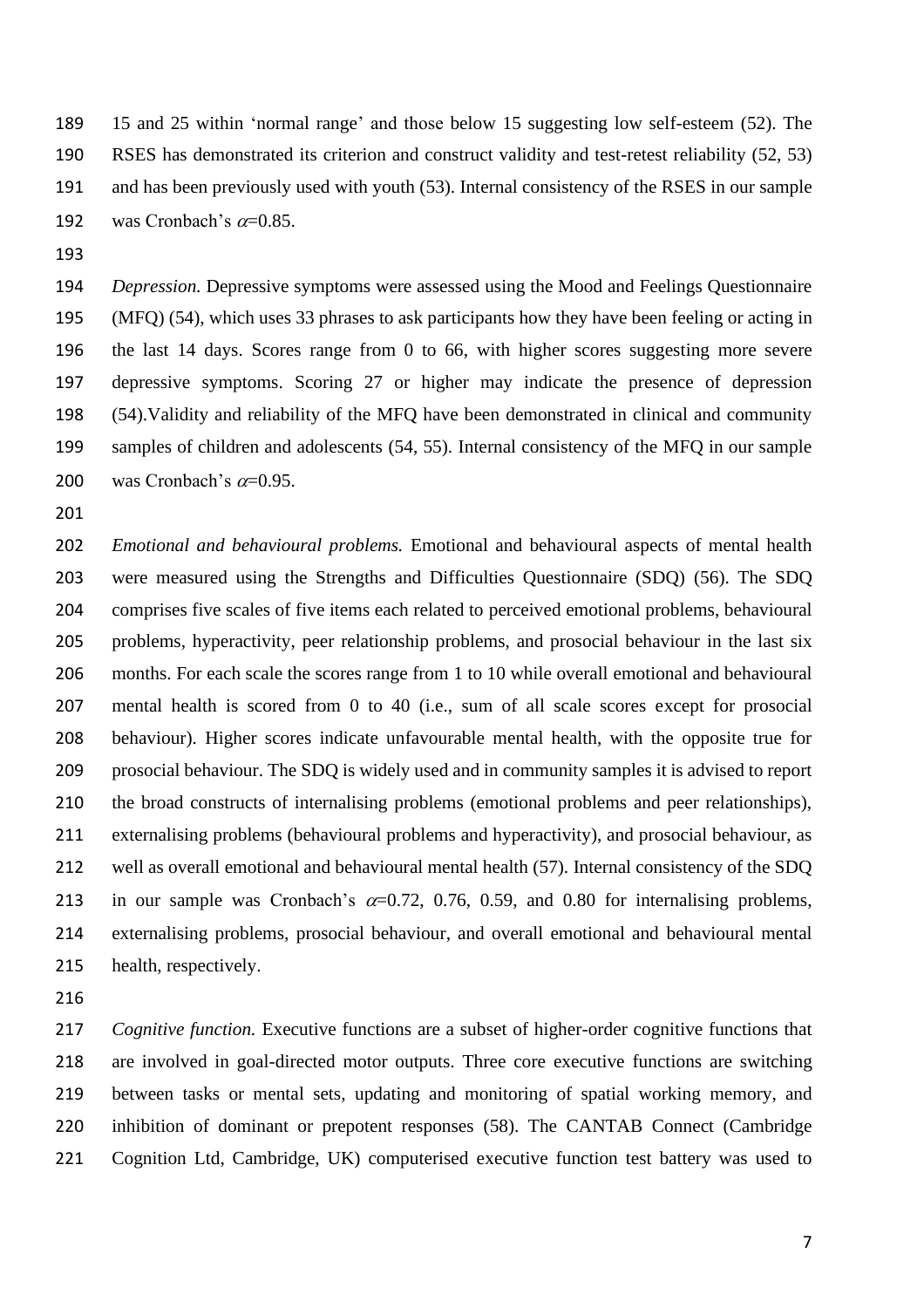assess switching, spatial working memory, and inhibition. Switching was assessed using the Intradimensional/Extradimensional Set-Shifting task, which involves discrimination and reversal learning across nine stages. The number of stages completed can be age-dependent across childhood and adolescence (59). To account for potential variable stage completion, our outcome measure was the total number of errors adjusted for the number of stages completed. The Spatial Working Memory test assesses the ability to maintain and manipulate information in working memory using a self-ordered searching task. The outcome was the total number of errors, which accounted for the different types of errors made during the task. Inhibition was measured using the Multitasking Test, which required participants to manage different sources of conflicting information. The inhibition outcome was the total number of errors calculated across all assessed trials and for all error types. For each of the three executive function tasks, lower error scores indicated better performances. The three tests were completed individually 234 by each participant using an Apple iPad (iPad  $6<sup>th</sup>$  generation, iOS 13.3.1; Apple Inc., CA, USA) under the direction of a trained researcher.

### *Data analysis*

 Twenty-three participants were absent on data collection days and were discounted from the analysis. Of the remaining 359 participants (210 primary, 149 secondary), the number with missing data for the covariates and mental health outcomes ranged from 1 (0.3%) (BMI z- score) to 9 (2.5%) (IMD decile), and 2 (0.6%) (inhibition) to 11 (1%) (switching), respectively. Eighty-eight participants (24.5%) did not meet the accelerometer wear inclusion criteria and their activity behaviour data were coded as missing. A dummy variable was created for the accelerometer data to indicate which participants had observed (0) or missing values (1), and *t*-tests were computed with the continuous covariates and mental health outcomes as the dependent variables. Chi-squared tests examined the association between sex and missing accelerometer data. There were no significant differences in any of the covariates, or the internalising problems and depression scores between participants with observed and missing accelerometer data. Emotional and behavioural mental health (*p*=.001), externalising problems (*p*<.001), prosocial behaviour (*p*<.001), self-esteem (*p*=.03), and working memory (*p*=.04*)* were significantly different, with participants with missing accelerometer data scoring more poorly on these outcomes. Further, significantly more boys than girls had missing 253 accelerometer data  $(p=.004)$ . This suggested that these variables were missing at random (MAR) and multiple imputation was therefore performed for all exposure, outcome, and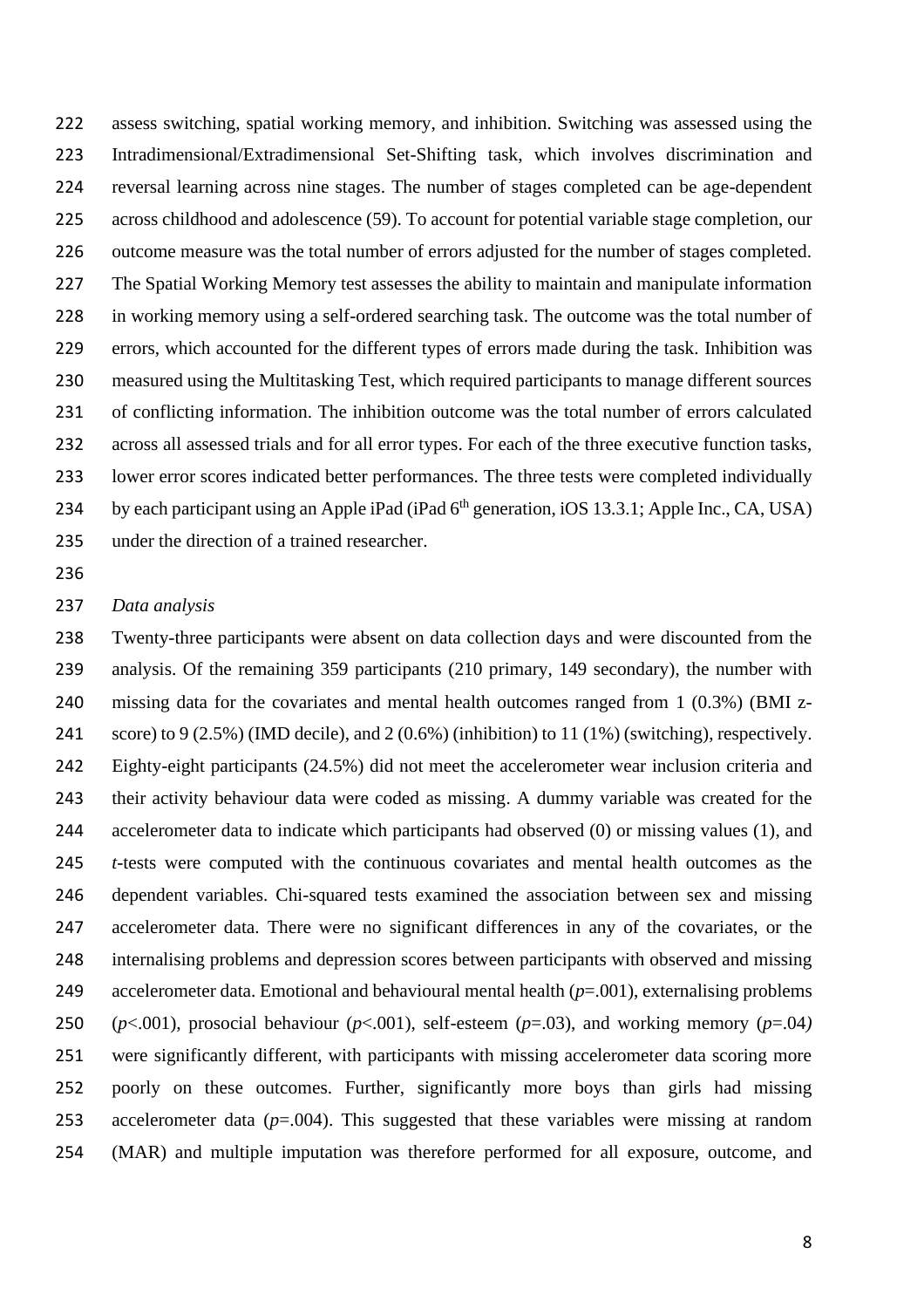covariate variables in IBM SPSS Statistics (version 25, IBM Inc., NY, USA) using the Expectation Maximisation algorithm.

 Compositional analyses were conducted using R open-source software (v. 3.6.2, www.r- project.org) with the packages, 'compositions' (v. 1.40-5) (60) and 'robCompositions' (v. 260 2.2.1) (61). Time-use compositions were expressed as four specific sets of three isometric log ratio (ILR) coordinates called pivot coordinates (62, 63). The first coordinate of each set contained one activity behaviour (either sleep, ST, LPA, MVPA) relative to all remaining activity behaviours. The pivot coordinates were created so that each set included a different behaviour relative to all remaining behaviours as the first ILR. The sets of pivot co-ordinates were then used as explanatory variables in subsequent regression analyses. To accommodate the nesting of participants within the 12 schools, a mixed model approach ('school' as the single, random intercept) was used to analyse the association of each mental health outcome with the time-use ILRs. Adjustment was made for age, sex, BMI z-scores, and IMD deciles in each model, which is consistent with similar studies (64). There was no correlation above *r*=0.25 between any of the explanatory variables so collinearity was not considered to be an issue in the models. In models where sex was significantly associated with the mental health outcome, follow-up sex-stratified analyses were performed to assess the moderating influence of sex. Further analyses were performed by stratifying by type of school, with age removed from these models (primary: n=210; secondary: n=149). All mixed model analyses were performed in R with the 'lme4' package (v. 1.1.3) (65), with statistical significance determined 276 by the 'lmerTest' package  $(v. 3.1.2)$  (66).

 Models were checked to ensure assumptions were not violated for the use of linear mixed effects ('lmer' function in 'lme4' package). This led to some models being expressed as generalised linear mixed effects ('glmer' function in 'lme4' package). If the ANOVA table of the model fit showed that the set of time-use ILRs were not significantly associated with the selected mental health indicator, no further analysis was carried out. If significance was observed, four models were carried out, each model using a different set of pivot coordinates, so that each model examined associations with one activity behaviour, relative to all remaining behaviours. The regression coefficient and *p*-value of the first coordinate (ILR\_1) representing one behaviour relative to remaining behaviours was examined for each behaviour to determine which behaviour was most dominant in the relationship with the mental health indicator. This behaviour was then the focus of compositional isotemporal substitution analyses to model the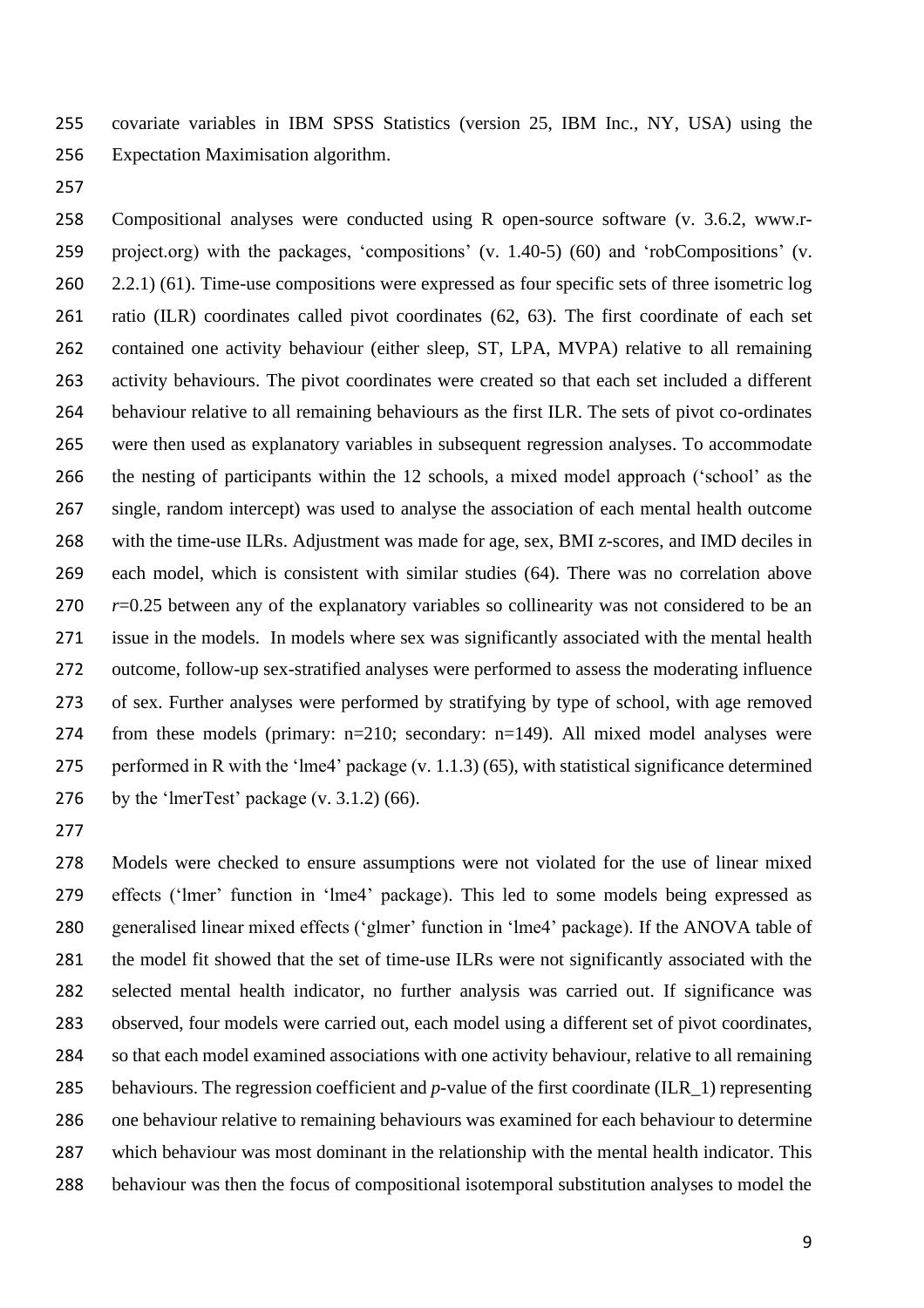- influence of reallocating fixed time durations (5, 10, 15, 20 minutes) between it and the other three behaviours (67). Effect-sizes (*ES*) for predicted differences in mental health indicators
- were calculated as ratios of the model residual standard deviation (68).
- 
- 

# Results

*Descriptive results*

 Of the imputed analytical sample (N=359), 96.9% of the participants were White British, of 297 medium-high SES (IMD decile  $= 7.3 \pm 2.3$ ), 50.7% were girls, and almost 25% were overweight or obese (Table 1). Geometric means of activity behaviours (linearly adjusted to collectively sum to 1440 minutes) and descriptive mental health outcomes are presented in Table 2. Participants spent 44.1% of the 24-hour day in ST and 37% of time sleeping. LPA and MVPA represented 14.6% and 3.5% of daily time, respectively. Primary school participants spent longer sleeping and less time being sedentary than secondary school peers. Less than 25% of the participants averaged at least 60 minutes MVPA per day (69) and almost 75% had 304 less than 9 hours sleep $\cdot$ night<sup>-1</sup> (70). Participants were highly compliant to wearing the 305 accelerometers, averaging almost 6 days of valid wear for  $22.8 \pm 1.0$  hour·day<sup>-1</sup>. Emotional and behavioural mental health scores from the SDQ were in the 'close to average' range (71), while MFQ and RSES scores indicated no presence of depressive symptoms (55) and 'normal' range for self-esteem (52), respectively. The secondary school participants performed better on each of the cognitive tests of executive function than their younger peers.

- 
- 
- 
- 
- 
- 
- 
- 
-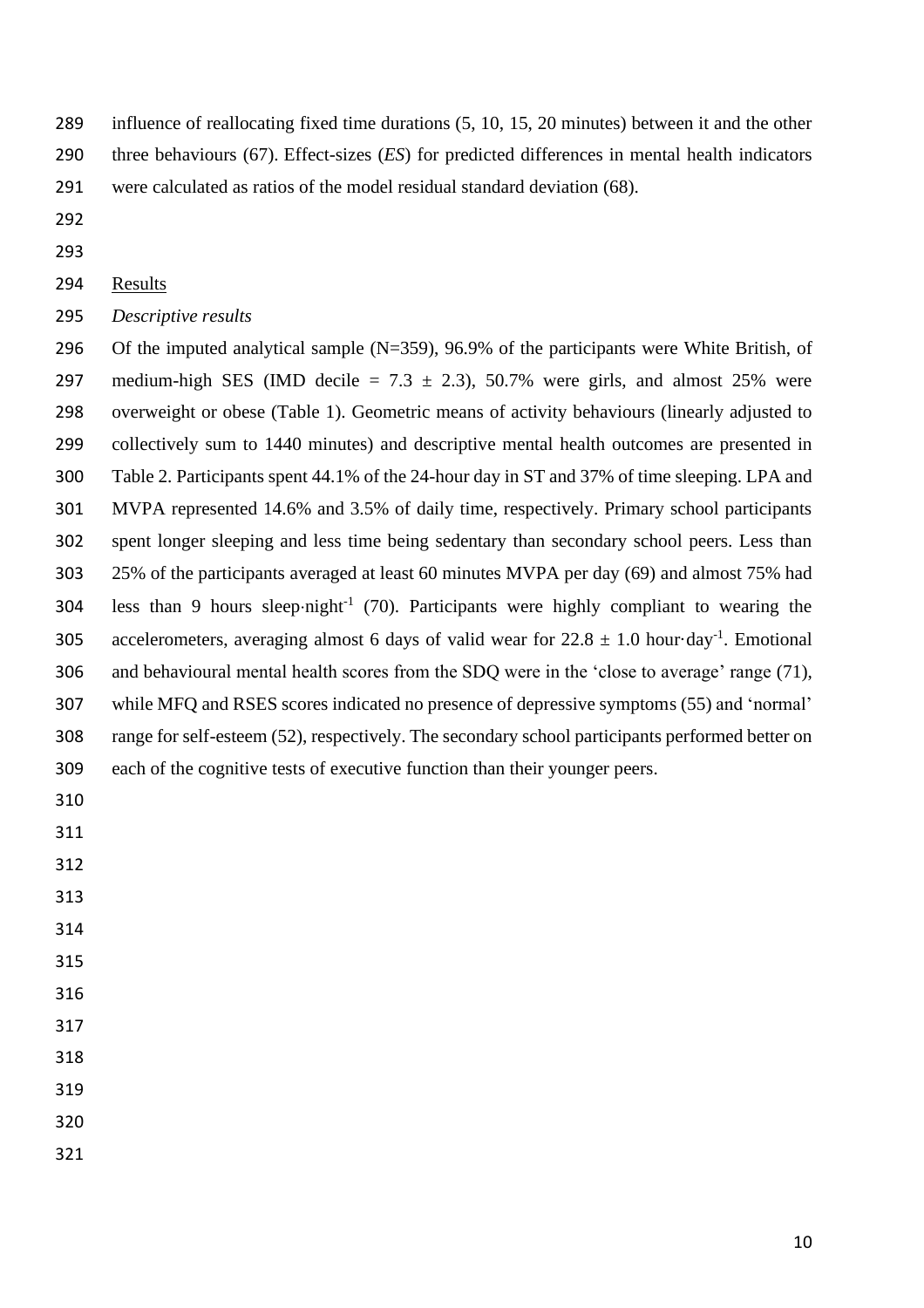| ۰. |  |
|----|--|
|    |  |

Table 1. Descriptive characteristics of the participants (M (SD) unless indicated otherwise)

| Variables            | Primary school  | Secondary school | All         |
|----------------------|-----------------|------------------|-------------|
| $\mathbf N$          | 210             | 149              | 359         |
| Age (years)          | 10.4(0.7)       | 13.0(0.3)        | 11.5(1.4)   |
| Girls $(\%)$         | 49.0            | 53.0             | 50.7        |
| Ethnicity            |                 |                  |             |
| White British (%)    | 97.1            | 96.6             | 96.9        |
| Socioeconomic status |                 |                  |             |
| IMD score            | 11.3(6.5)       | 15.4(11.0)       | 13.0(8.9)   |
| <b>IMD</b> decile    | 7.8(2.0)        | 6.7(2.5)         | 7.3(2.3)    |
| Height (cm)          | 143.0(8.3)      | 157.8(9.1)       | 149.1(11.3) |
| Body Mass (kg)       | $37.9 \pm 9.7$  | 50.4(11.6)       | 43.1(12.2)  |
| BMI $(kg·m-2)$       | $18.3 \pm 3.2$  | 20.1(3.8)        | 19.1(3.6)   |
| <b>BMI</b> z-score   | $0.38 \pm 1.23$ | 0.41(1.17)       | 0.39(1.21)  |
| <b>Weight Status</b> |                 |                  |             |
| Underweight (%)      | 8.2             | 7.5              | 7.9         |
| Healthy $(\%)$       | 66.7            | 68.9             | 67.6        |
| Overweight (%)       | 20.5            | 18.9             | 19.8        |
| Obese $(\%)$         | 4.8             | 4.7              | 4.7         |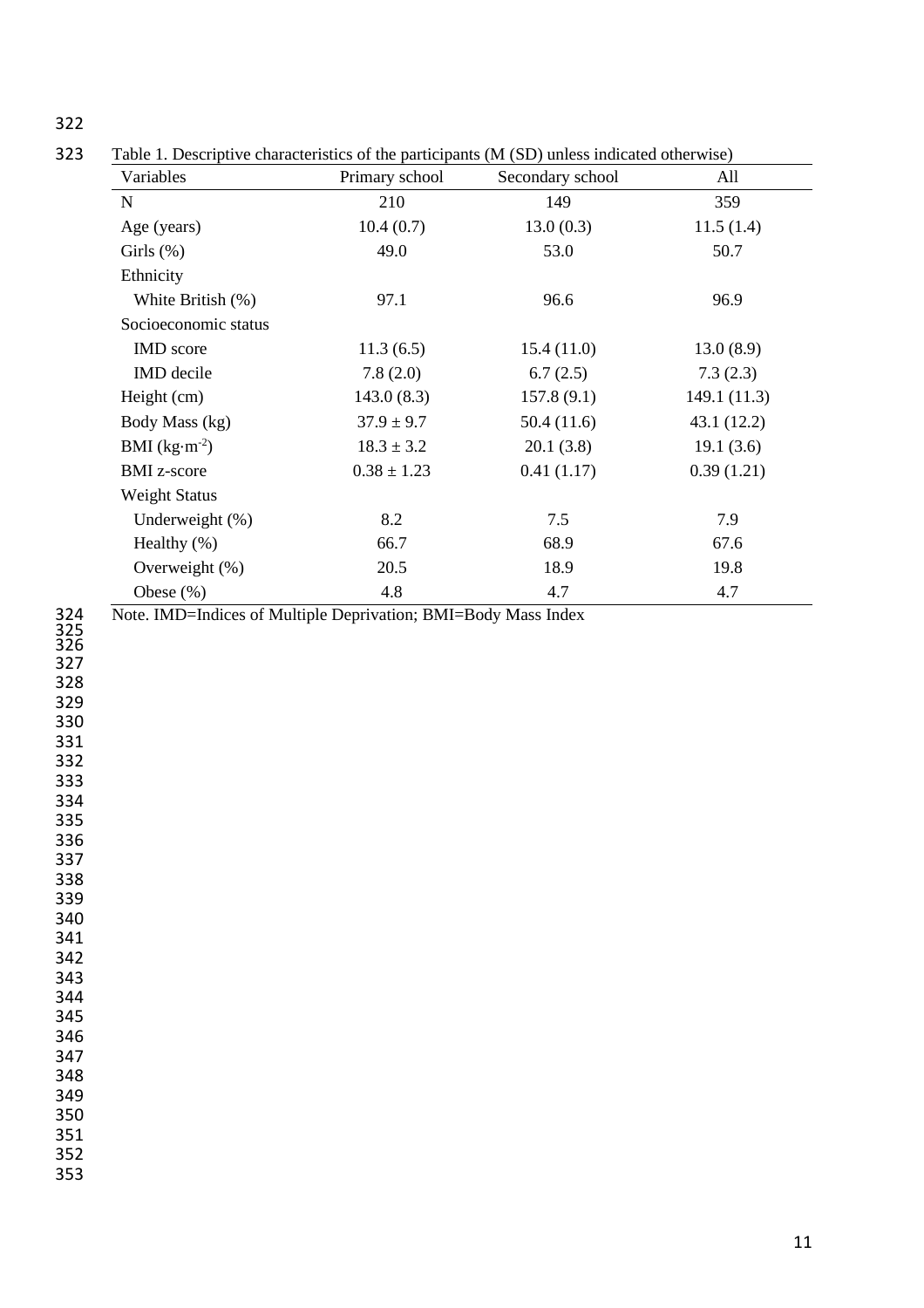|                                           | Primary<br>school | Secondary school | All schools |
|-------------------------------------------|-------------------|------------------|-------------|
| Accelerometer <sup>a</sup>                |                   |                  |             |
| $ST$ (min $\cdot$ day <sup>-1</sup> )     | 580.6             | 693.6            | 635.8       |
| $LPA$ (min $\cdot$ day <sup>-1</sup> )    | 211.2             | 205.6            | 210.1       |
| $MVPA$ (min $\cdot$ day <sup>-1</sup> )   | 60.1              | 41.6             | 50.9        |
| Meet PA guideline $b(%)$                  | 30.0              | 13.4             | 23.1        |
| Sleep $(min \cdot day^{-1})$              | 588.1             | 499.3            | 543.2       |
| Meet sleep guideline $c(x)$               | 41.4              | 8.1              | 27.6        |
| Valid wear time (hour day <sup>-1</sup> ) | 22.4(0.8)         | 23.4(0.9)        | 22.8(1.0)   |
| Number of days with valid wear time       | 6.1(1.0)          | 5.6(2.1)         | 5.9(1.6)    |
| Questionnaires                            |                   |                  |             |
| Self-esteem                               | 20.4(5.4)         | 21.1(5.4)        | 20.7(5.4)   |
| Depression                                | 11.7(11.9)        | 10.2(11.5)       | 11.1(11.2)  |
| Emotional & behavioural mental health     | 11.8(5.6)         | 10.3(5.5)        | 11.2(5.8)   |
| Internalising problems                    | 5.4(3.5)          | 5.1(3.2)         | 5.3(3.4)    |
| <b>Externalising problems</b>             | 6.4(3.5)          | 5.2(3.5)         | 5.9(3.5)    |
| Prosocial behaviour                       | 8.1(1.6)          | 8.1(1.5)         | 8.1(1.6)    |
| Cognitive tests                           |                   |                  |             |
| Switching errors                          | 51.9(43.3)        | 42.1(31.9)       | 47.8 (39.2) |
| Spatial working memory errors             | 18.2(7.5)         | 16.3(8.5)        | 17.4(7.9)   |
| Inhibition errors                         | 19.8 (14.3)       | 14.6(12.0)       | 17.6(13.6)  |

354 Table 2. Descriptive accelerometer and mental health variables (M (SD) unless indicated otherwise)

Note. <sup>a</sup> 355 Each behavioural time-use set was transformed to compositional means (expressed as the

356 geometric mean of each behaviour, linearly adjusted to collectively sum to 1440 minutes);  $\frac{1}{2}$ 

357 Minimum of 60 min $\cdot$ day<sup>-1</sup> MVPA averaged over the week (69); <sup>c</sup>Minimum of 9 hours $\cdot$ night<sup>-1</sup> sleep

358 (70); Questionnaire score ranges were: self-esteem 0-30, depression 0-66, emotional and behavioural

359 mental health 0-40, internalising problems 0-20, externalising problems 0-20, prosocial behaviour 0-<br>360 10. ST=sedentary time; LPA=light physical activity; MVPA=moderate-to-vigorous physical activity.

360 10. ST=sedentary time; LPA=light physical activity; MVPA=moderate-to-vigorous physical activity.

361

### 362 *Compositional regression analyses*

 Table 3 summarises the results from the regression models for each mental health indicator using data for primary, secondary, and all schools combined (see Supplementary file 1 for full model outputs). The activity composition ILR coordinates were significantly associated with internalising problems (all schools, *p*=0.01), prosocial behaviour (*p*=0.03), and the switching (*p*=0.02) and inhibition (*p*<0.001) aspects of executive function among primary school participants. No significant associations were observed between the secondary school participants' activity compositions and mental health outcomes. Sex was a significant predictor 370 in the models for externalising problems  $(p=0.01)$  and prosocial behaviour  $(p<0.001)$ , but sex- stratified analyses revealed non-significant associations between the activity compositions and these mental health outcomes (*p*=0.60 to 0.75).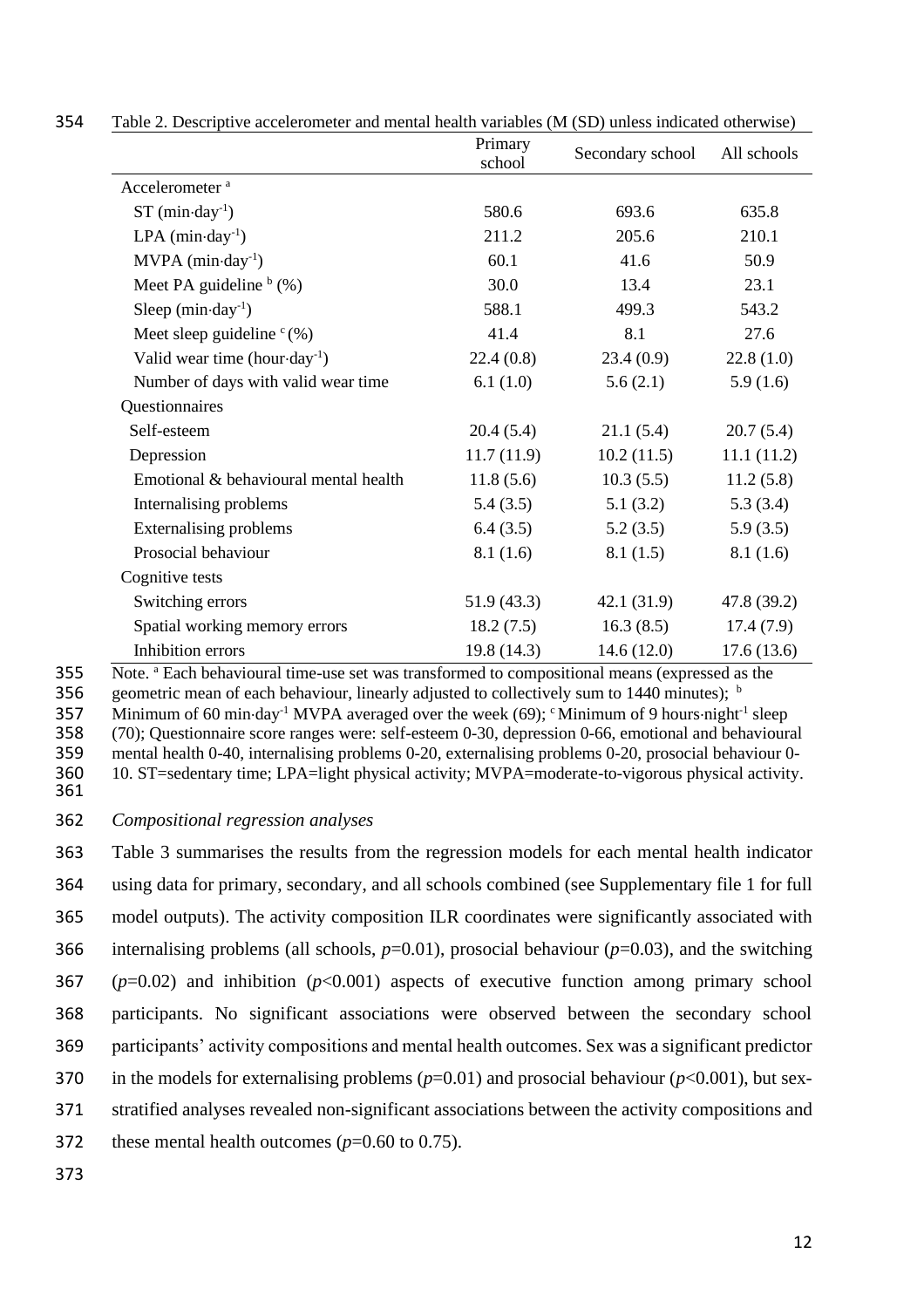|                               | All schools |      |       | Primary schools | Secondary schools |      |
|-------------------------------|-------------|------|-------|-----------------|-------------------|------|
| Mental health outcome         | $X^2$       | Ŋ    | $X^2$ | p               | $X^2$             | p    |
| Depression                    | 4.48        | 0.21 | 6.15  | 0.10            | 2.32              | 0.51 |
| Self-esteem                   | 4.10        | 0.25 | 3.78  | 0.29            | 1.50              | 0.68 |
| Total emotional and           | 3.50        | 0.32 | 6.55  | 0.09            | 0.36              | 0.95 |
| behavioural mental health     |             |      |       |                 |                   |      |
| Internalising problems        | 11.29       | 0.01 | 4.50  | 0.21            | 4.61              | 0.20 |
| <b>Externalising problems</b> | 2.26        | 0.52 | 5.24  | 0.16            | 3.56              | 0.31 |
| Prosocial behaviour           | 2.10        | 0.55 | 8.69  | 0.03            | 0.51              | 0.92 |
| Executive function            |             |      |       |                 |                   |      |
| Switching errors              | 2.90        | 0.41 | 9.26  | 0.02            | 2.33              | 0.84 |
| Spatial working               | 3.83        | 0.28 | 2.82  | 0.42            | 1.51              | 0.68 |
| memory errors                 |             |      |       |                 |                   |      |
| Inhibition errors             | 1.66        | 0.65 | 18.01 | < 0.001         | 6.31              | 0.10 |

374 Table 3. Associations between activity composition and mental health outcomes

375 Note. Activity composition expressed as isometric log ratios. Models adjusted for age (All schools

377

376 analyses only), sex, BMI z-score, and IMD decile. Bolded estimates are significant at *p*< 0.05.

- 378 Beta coefficients for the first pivot coordinate of the models showing significant associations 379 between activity composition and outcomes are presented in Table 4. For all participants, ST, 380 relative to the other activity behaviours was associated with worse internalising problems ( $\beta_l$ = 381 0.32, *p*=0.03). Among primary school participants, ST, relative to the other behaviours, was 382 associated with poorer prosocial behaviour (*β<sup>1</sup>* = -2.25, *p*=0.007), and LPA, relative to the other 383 behaviours, was associated with more switching and inhibition test errors (*β1*= 51.89 *p*=0.004; 384 *β1* =23.56, *p*<0.001).
- 

385<br>386 Table 4. Relationship between significant mental health outcomes and the activity behaviour isometric log-ratio regression coefficients

| 387 | isometric log-ratio regression coefficients |                     |                  |                   |                    |
|-----|---------------------------------------------|---------------------|------------------|-------------------|--------------------|
|     | Mental health outcome                       | $\beta_1$ ilr Sleep | $\beta_i$ ilr ST | $\beta_I$ ilr LPA | $\beta_I$ ilr MVPA |
|     | All schools                                 |                     |                  |                   |                    |
|     | Internalising problems                      | $-0.26$             | 0.32             | 0.15              | $-0.21$            |
|     | Primary schools                             |                     |                  |                   |                    |
|     | Prosocial behaviour                         | 1.92                | $-2.25$          | $-0.01$           | 0.33               |
|     | Executive function                          |                     |                  |                   |                    |
|     | Switching errors                            | $-33.61$            | $-3.85$          | 51.89             | $-14.62$           |
|     | Inhibition errors                           | $-4.10$             | $-14.0$          | 23.56             | $-5.44$            |

388 Note.  $\beta_1$  *ilr* first isometric log-ratio regression coefficients from regression models represents one<br>389 activity behaviour relative to all remaining behaviours. Bolded coefficients indicate those

389 activity behaviour relative to all remaining behaviours. Bolded coefficients indicate those<br>390 significantly associated with the outcomes at  $p<0.05$ . ST=sedentary time: LPA=light phys

significantly associated with the outcomes at  $p<0.05$ . ST=sedentary time; LPA=light physical activity; 391 MVPA=moderate-to-vigorous physical activity.

392

## 393 *Compositional isotemporal substitution analyses: one-for-one reallocations*

394 Using the average composition (Table 2) as the starting durations for each activity, Figures 1-

395 4 and Supplementary file 2 show predicted differences in mental health outcomes when

396 incremental durations of time (5, 10, 15, 20 minutes) were added/subtracted from the most

397 influential activity behaviour in Table 4, and redistributed from/to one other activity, keeping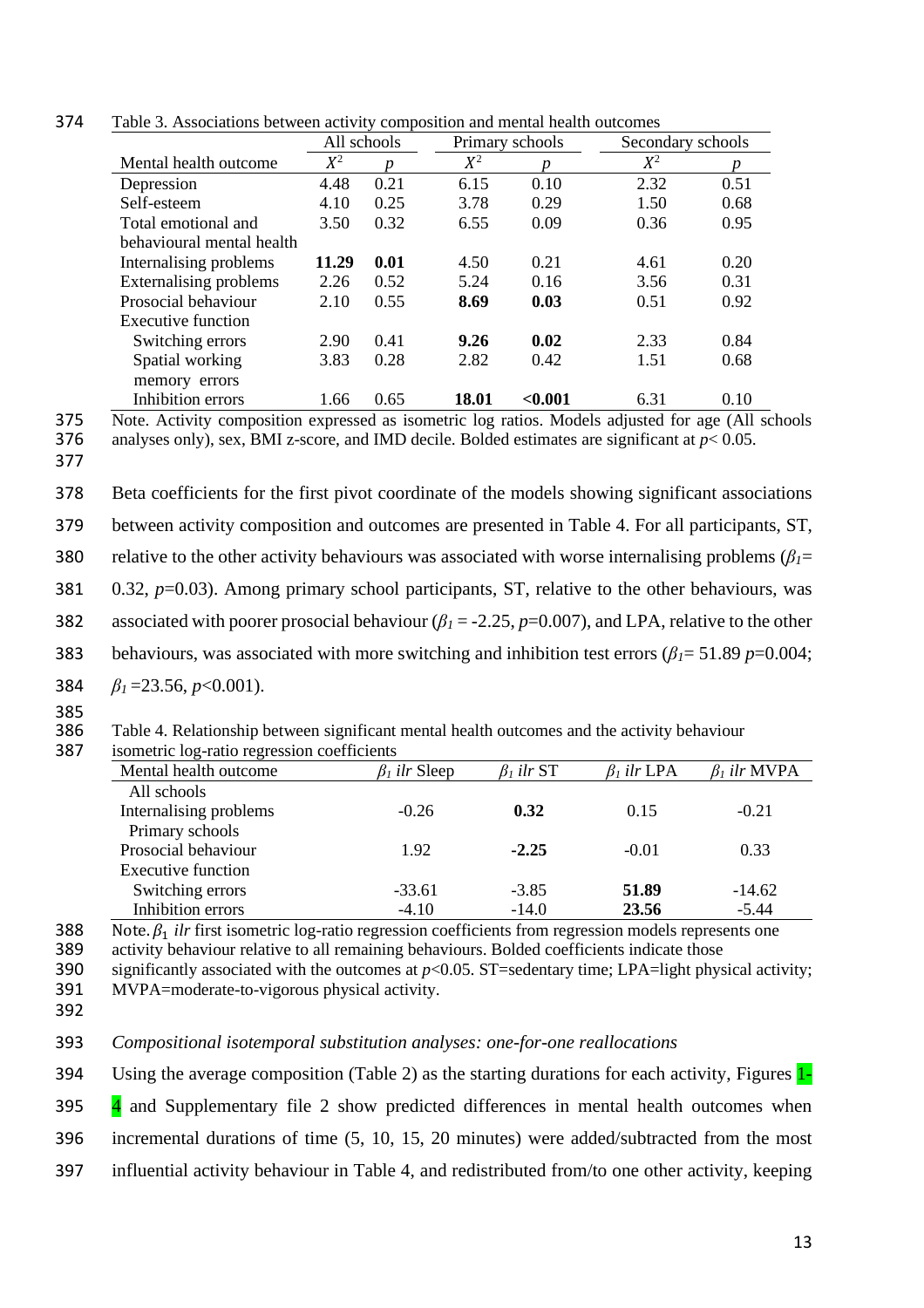all remaining activities constant. The 95% CIs did not cross zero for any estimated differences in the outcomes (Supplementary file 2; CIs not shown on Figures to avoid overcrowding). For all participants, time reallocations to ST from either sleep or MVPA were associated with more internalising problems (*ES* = 0.27 (5 min) to 1.33 (20 min when MVPA replaced ST). Among primary school participants there were positive predicted differences in prosocial behaviour when ST was replaced with any of the other three behaviours (*ES* = 0.03 (5 min) to 0.10 (20 min) when MVPA replaced ST). In relation to executive function, when LPA replaced sleep, ST, and MVPA unfavourable predicted differences in primary school participants' performances on the switching (*ES* = 2.74 (5 min) to 11.77 (20 min) when LPA replaced MVPA) and inhibition tasks (*ES* = 1.47 (5 min) to 6.26 (20 min) when LPA replaced MVPA) were observed. In all of these compositional isotemporal substitution analyses, predicted differences in the outcomes were greatest when MVPA was replaced with either ST or LPA, rather than when time was reallocated to MVPA.

- 
- FIGURES 1 AND 2 HERE
- 

# 

# FIGURES 3 AND 4 HERE

- 
- Discussion

 This study investigated associations between 24-hour activity behaviours and a range of mental health outcomes in youth, which extend beyond those previously examined in compositional analysis studies (i.e., overall mental wellbeing (4) and health-related quality of life (68)). Overall, we found that activity compositions were significantly associated with internalising problems, while among primary school participants they were associated with prosocial behaviours, and the switching and inhibition aspects of executive function. Relative to other activity behaviours, the time spent in ST was significantly associated with increased risk of internalising problems, and inversely associated with prosocial behaviour (primary school participants only). Further, more time engaged in LPA by the primary school participants was significantly associated (relative to other behaviours) with poorer performances on the switching and inhibition tasks.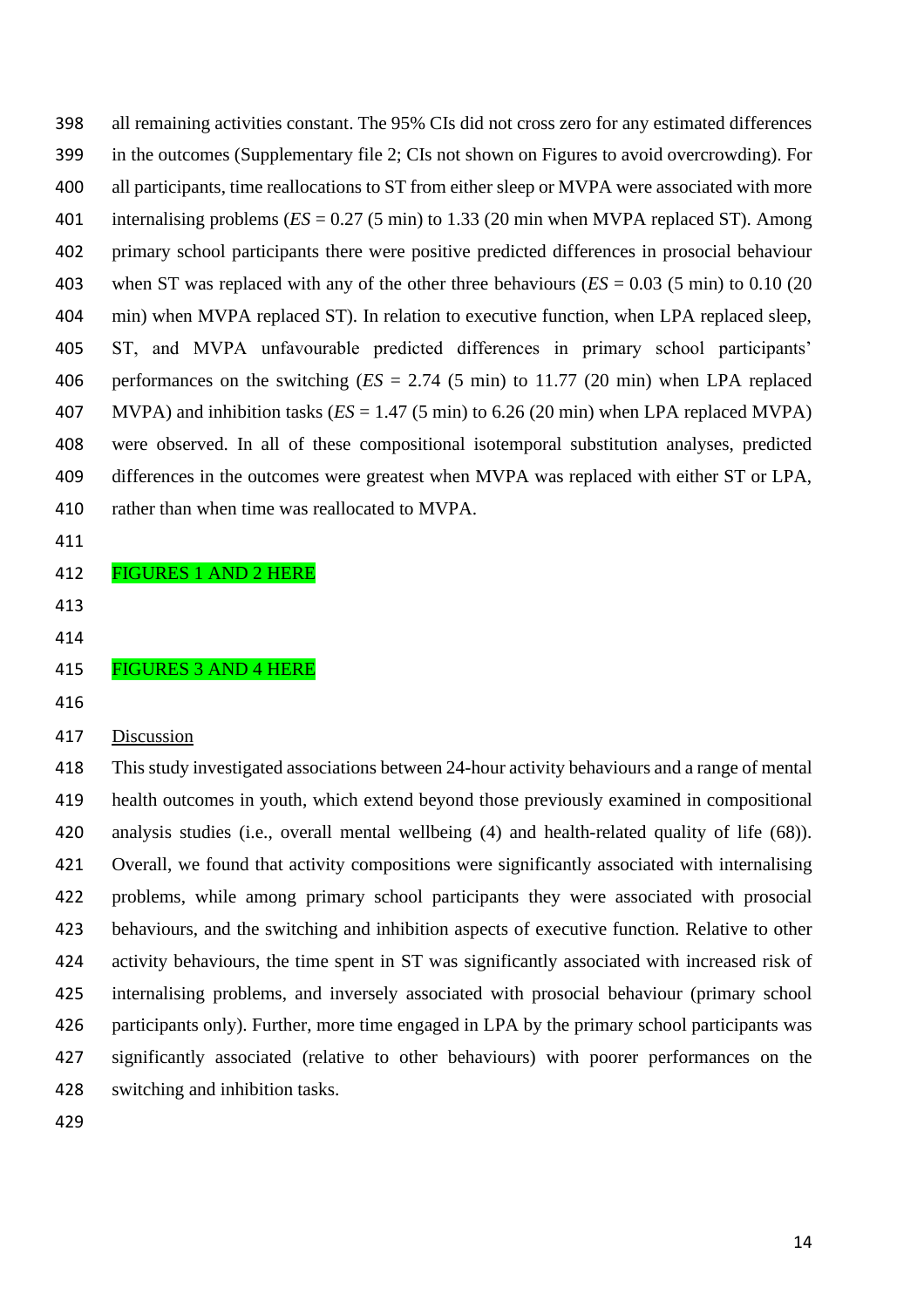Internalising problems encompass emotional and peer relationship difficulties and there is limited literature reporting associations between ST and these aspects of mental health. There is though, systematic review evidence supporting a direct positive relationship between sedentary screen time and increased risk of internalising problems in school-aged youth (27). Further, longitudinal findings from the UK show that children who watched TV and/or played video games for more than 3 hour/day were more likely to report emotional and peer- relationship difficulties 2 years later (72). Similarly, US children and adolescents with more than 1 hour/day of daily screen time had lower emotional stability and increased difficulty making friends, with associations typically stronger among adolescents (73). Our findings of higher internalising problems associated with higher ST (relative to other behaviours) may reflect the unfavourable influence of more sedentary screen time. It is possible that in analyses stratified by primary and secondary school, these relationships were only observed among primary school participants because there was more observed variance in the activity exposure and mental health outcome variables (see variation matrix in Supplementary file 3), and a lack of statistical power for the smaller secondary school sample.

 ST was also inversely associated with prosocial behaviour but only in primary school participants. This is consistent with the associations between TV viewing/gaming and prosocial behaviours reported in Carson et al.'s 2016 systematic review (26) and longitudinal data from the UK Millennium Cohort Study (72). While these studies provide some support for our findings it is important to recognise that total ST as reported in our compositional analysis is a different measure than screen time; screen time can occur in non-sedentary postures (74), and high ST is largely independent of screen time (75). It is unclear whether total ST (25) or specific types of ST are more strongly related to mental health outcomes (76). To address this, future studies should employ methodologies such as ecological momentary assessment or device- based pattern recognition approaches to identify specific types of sedentary behaviours (76), which may provide a more precise picture of the compositional relationships between activity behaviours and mental health.

 The daily activity compositions were not associated with overall emotional and behavioural mental health, externalising problems, depression, or self-esteem. Contrastingly, non- compositional studies have reported associations between these outcomes and sleep, ST, and physical activity (21, 24, 26, 29), but none accounted for the mutually exclusive and compensatory nature of these behaviours, which are relative to one another over a 24-hour day.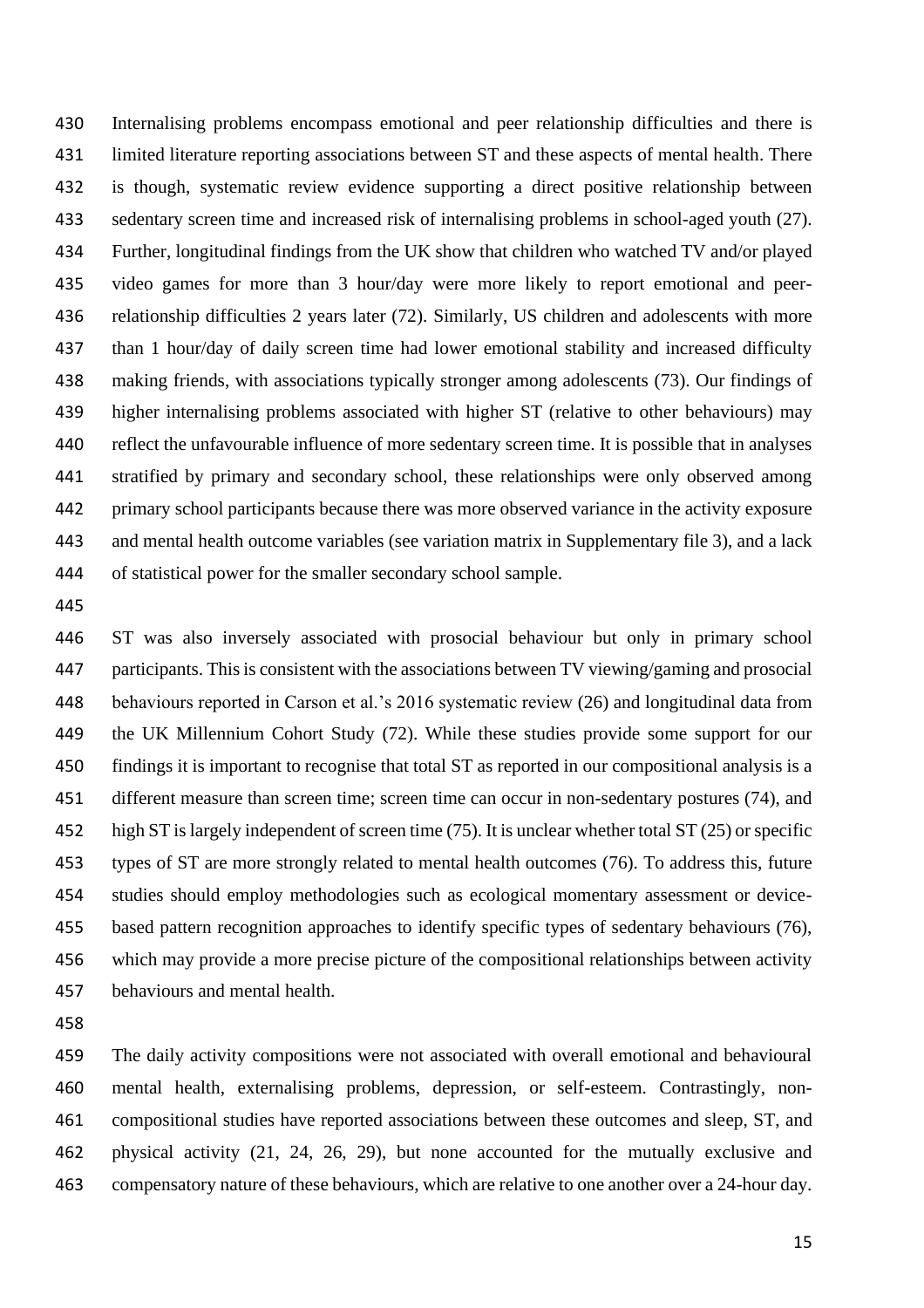Recently, this has been examined with studies showing that youth who met multiple guidelines for sleep, ST, and MVPA were likely to have better mental health than peers meeting fewer recommendations (20, 32, 64). However, as our sample had low prevalence of meeting physical activity and sleep guidelines, it is unlikely that this explanation would hold true with our data. Another possible explanation for the lack of observed associations is the relatively similar and favourable mental health questionnaire scores, which indicated that our sample was at low risk for poor mental health. Further, their SES was moderate to high, which is consistent with previous research reporting positive SES and youth mental health relationships (64, 77). The relatively high SES of our participants may have predisposed them to have favourable mental health status, which could have limited the precision and ability to detect associations between activity behaviours and the mental health outcomes (i.e., a ceiling effect) (64). We recognise though that the IMD was not sensitive to individual family level SES, hence, we exercise some caution with this supposition.

 Among the primary school participants, the switching and inhibition aspects of executive function were positively associated with LPA relative to sleep, ST, and MVPA. Moreover, when time was reallocated between behaviours, the effect sizes were large and more substantial than for internalising problems and prosocial behaviour. For example, a modelled reallocation of 10 minutes of LPA to MVPA estimated a -4.20 difference in switching error score with an ES of 5.24. In contrast, a 10 minutes reallocation of ST to MVPA with prosocial behaviour as the outcome, estimated a 0.08 unit difference, with a substantially smaller ES of 0.05. Hence, in our sample the effect of reallocating more time to MVPA from ST or LPA appears to have been be more beneficial for executive function than for indictors of mental ill health.

 Evidence exists for a relationship between physical activity and cognition and brain structures 489 that support complex processes in controlled laboratory environments (78). Translating such findings to practice is important, particularly in school settings where there is great interest in how replacing sedentary class time with physical activity can promote learning through improved cognitive performance. Currently though, there is inconsistent evidence of the beneficial effects of such interventions (79, 80). Similarly, evidence for associations between sleep duration and cognitive function is equivocal (29) with the most recent meta-analysis of objectively assessed sleep and cognition reporting small, non-significant effects (31). It has been proposed that because most youth sleep for less than the recommended duration (70) the cognitive performance of those with adequate sleep has been underrepresented in studies to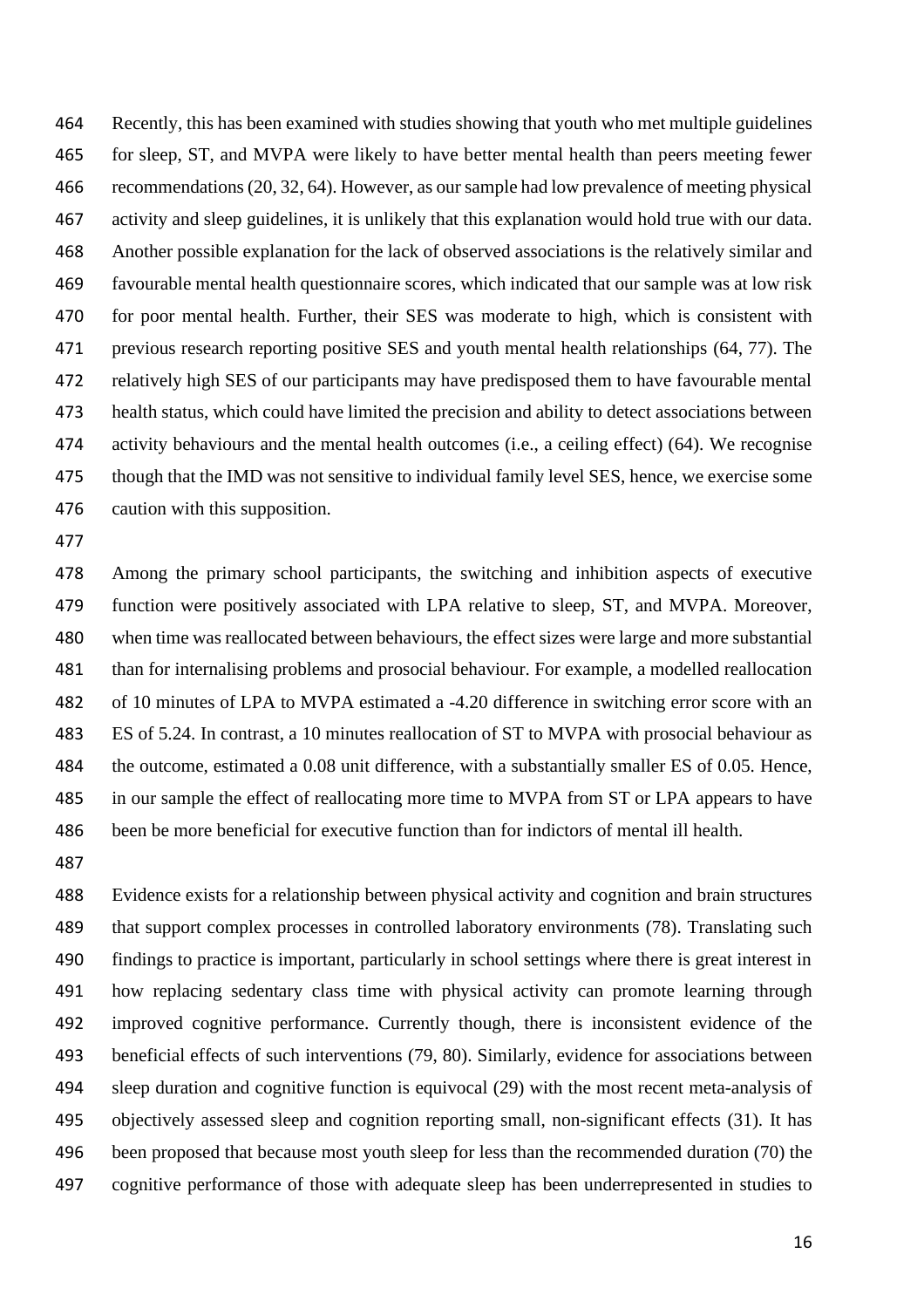date. Therefore reported associations between 'typical' sleep and cognition were attenuated because of the restricted range of sleep durations observed (31). As less than 25% of our participants achieved the recommended sleep duration this attenuation of a sleep-cognition relationship may have also occurred in our sample.

 In the compositional isotemporal substitution analyses, reallocations between MVPA and ST/LPA had the greatest predicted associations with internalising problems, prosocial behaviours, switching, and inhibition (relative to the other behaviours), and estimated differences increased incrementally with the duration of time reallocated. MVPA is characterised by much higher energy expenditure than sleep, ST, and LPA; it may therefore provide a more powerful physiological stimulus for structural and hormonal changes that are favourable for cognition (81). Moreover, MVPA for youth (e.g., sport, structured activities) often involves participation with peers, parental encouragement, and enhancement of emotional status (20, 82), which are consistent with better internalising mental health and prosocial behaviours. While these are possible explanations for the influence of MVPA on the outcomes in this study, it is acknowledged that the mechanistic evidence for this is currently limited (81). Interestingly, associations with the outcomes were greatest when MVPA was replaced by ST or LPA, rather than when MVPA replaced these behaviours. These asymmetrical associated differences in health outcomes involving MVPA have previously been observed in youth studies considering adiposity, fitness, cardiometabolic risk, mental health, and health-related quality of life (4, 6, 68). This was likely due to MVPA constituting a relatively small proportion (50.9 minutes or 3.5%) of the activity composition. Therefore, a 20 minute reallocation in MVPA represents a change of 39%, whereby the equivalent absolute 521 change in SB reflected only 3% of the geometric mean proportion of ST of 635 min $\cdot$ day<sup>-1</sup> (67). 

 Strengths of this study included device-based assessment of 24-hour activity behaviours and use of compositional data analysis to examine how the full activity composition related to mental health. Moreover, ours is the first compositional analysis study to investigate multiple mental health indicators, measured using validated instruments and including objectively assessed cognitive function. We also used multiple imputation methods which when the data are MAR and covariates are available, can provide unbiased results compared to complete case analysis, and maintain statistical power because the sample size is not reduced (83). There were also limitations which warrant consideration. The cross-sectional design precludes any claims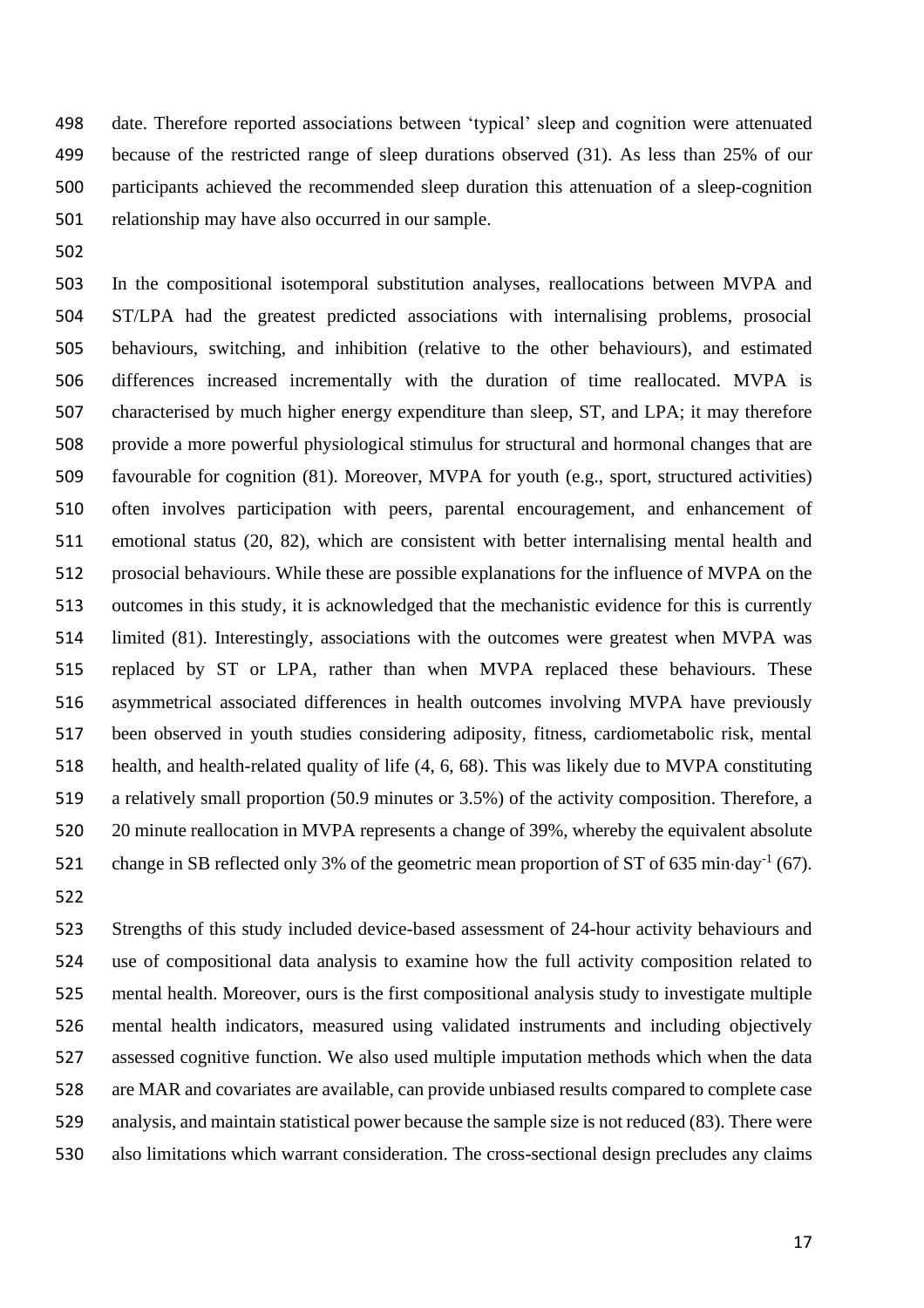of causal inferences and directionality between the activity composition and mental health indicators. We had a 55% participation rate and an imbalanced sample of primary and secondary school participants, who were relatively homogenous in respect of area-level SES, which may have been reflected in their relatively high mental health status and the limited associations with the activity compositions. Most of the mental health outcomes were measured using questionnaires which although validated, have potential for social desirability bias. Lastly, the activity behaviours were defined using validated wrist acceleration cutpoints which for LPA and MVPA, reflect absolute intensity rather than relative intensity for each participant. This is likely to result in some misclassification of activity behaviours among the sample. Use of machine learning to label activity behaviours and intensities would contribute to addressing this issue in future studies.

#### *Conclusions*

 Relative to other activity behaviours, ST and LPA had the greatest influence on some mental health outcomes. In stratified analyses, associations were only observed among primary school participants. Our results provide some support for the influence of daily activity behaviours on youth mental health. When time was incrementally reallocated between the activity behaviours, the largest predicted changes in the outcomes occurred when MVPA was replaced by ST or LPA. The results provide further support for schools to promote children's mental health by integrating opportunities for MVPA throughout the school day, particularly during periods such as classroom lessons that would traditionally be spent with children engaged in ST or LPA. From a practical perspective approaches such as active classroom breaks and walking/running initiatives (e.g., The Daily Mile) have great potential to displace ST or LPA with MVPA and confer mental health benefits (84). Our findings highlight the value of compositional data analysis for understanding the collective influence of activity behaviours on mental health outcomes, and guiding the focus of behaviour change interventions. Promoting these behaviours using conceptually developed family- (85) and school-based frameworks (86) is advocated. Future studies should study associations between activity behaviours and mental health longitudinally in samples that are representative of key demographic characteristics of the target population.

#### Supplementary files

 • Supplementary file 1 ILR regression models.docx: Compositional isometric log ratio multiple regression models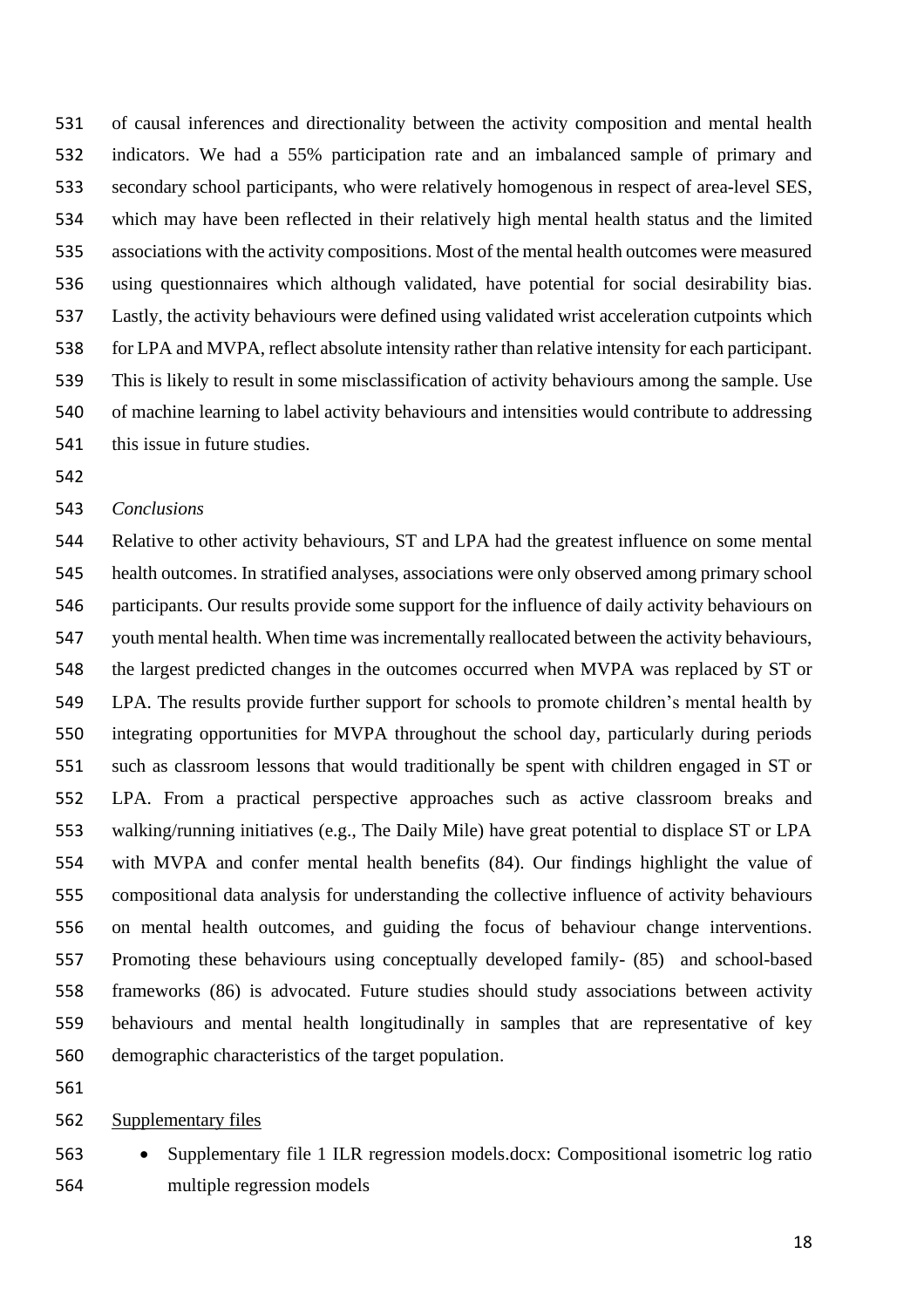| 565 | Supplementary file 2.docx: Predicted differences in significant mental health outcome               |
|-----|-----------------------------------------------------------------------------------------------------|
| 566 | from time reallocations                                                                             |
| 567 | Supplementary file 3 variation matrices.docx: Compositional variation matrices of time<br>$\bullet$ |
| 568 | spent in sleep, ST, LPA, and MVPA                                                                   |
| 569 |                                                                                                     |
| 570 | Disclosure of interest                                                                              |
| 571 | The authors report no conflict of interest.                                                         |
| 572 |                                                                                                     |
| 573 | <b>Availability of data and materials</b>                                                           |
| 574 | The datasets used and/or analysed during the current study are available from the                   |
| 575 | corresponding author on reasonable request.                                                         |
| 576 |                                                                                                     |
| 577 | <b>Figure legends</b>                                                                               |
| 578 | Figure 1. Estimated difference in mental health associated with time reallocation between pairs     |
| 579 | of behaviours: difference in all participants' internalising problems associated with the           |
| 580 | difference in ST to each of the remaining behaviours. For example, adding 20 minutes to ST          |
| 581 | at the expense of MVPA (green line) while keeping sleep and LPA constant was associated             |
| 582 | with a predicted increase in internalising problems of 0.69 units.                                  |
| 583 |                                                                                                     |
| 584 | Figure 2. Estimated difference in mental health associated with time reallocation between pairs     |
| 585 | of behaviours: difference in primary school participants' prosocial behaviour associated with       |
| 586 | the difference in ST to each of the remaining activities.                                           |
| 587 |                                                                                                     |
| 588 | Figure 3. Estimated difference in executive function associated with time reallocation between      |
| 589 | pairs of movement behaviours: difference in primary school participants' inhibition errors          |
| 590 | associated with LPA to each of the remaining activities. For example, adding 20 minutes to          |
| 591 | LPA at the expense of MVPA (red line) while keeping sleep and ST constant was associated            |
| 592 | with a predicted increase of 9.5 errors on the inhibition task.                                     |
| 593 |                                                                                                     |
|     | Figure 4. Estimated difference in executive function associated with time reallocation between      |
| 594 |                                                                                                     |
| 595 | pairs of movement behaviours: difference in primary school participants' switching errors           |
| 596 | associated with LPA to each of the remaining activities.                                            |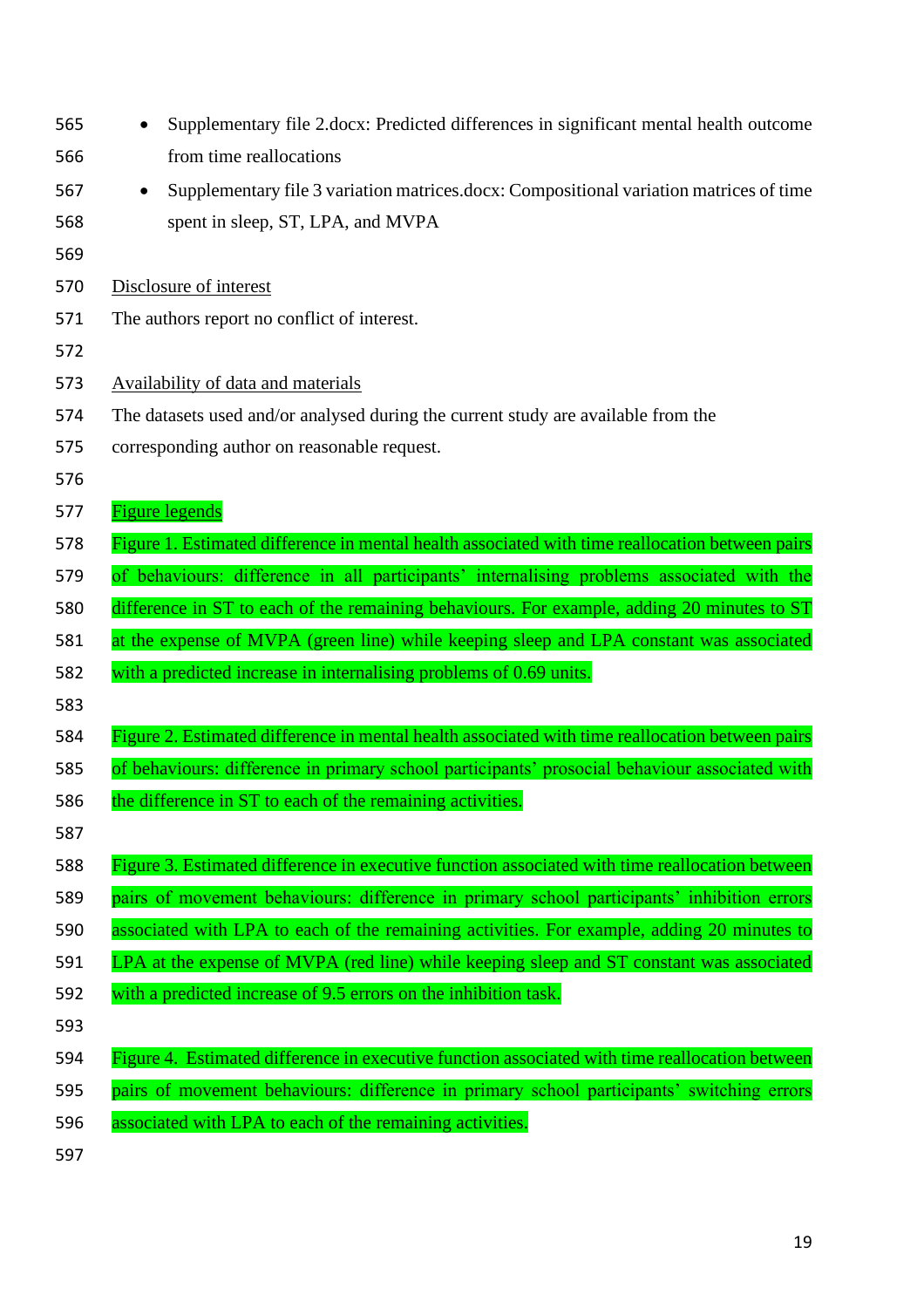#### References

 1. Australian Government Department of Health. Australian 24-Hour Movement Guidelines for Children and Young People (5-17 years) - An Integration of Physical Activity,

601 Sedentary Behaviour and Sleep. 2019.

[https://www1.health.gov.au/internet/main/publishing.nsf/Content/health-24-hours-phys-act-](https://www1.health.gov.au/internet/main/publishing.nsf/Content/health-24-hours-phys-act-guidelines)

[guidelines.](https://www1.health.gov.au/internet/main/publishing.nsf/Content/health-24-hours-phys-act-guidelines) Accessed 15 June 2020.

2. Canadian Society for Exercise Physiology. Canadian 24-Hour Movement Guidelines

 for Children and Youth (ages 5-17 years). 2016. [https://csepguidelines.ca/children-and-youth-](https://csepguidelines.ca/children-and-youth-5-17/)[5-17/.](https://csepguidelines.ca/children-and-youth-5-17/) Accessed 15 June 2020.

3. New Zealand Ministry of Health. New Zealand Physical Activity Guidelines. 2017.

https://www.health.govt.nz/our-work/preventative-health-wellness/physical-activity#kids.

Accessed 15 June 2020.

 4. Carson V, Tremblay MS, Chaput J-P, Chastin SFM. Associations between sleep duration, sedentary time, physical activity, and health indicators among Canadian children and youth using compositional analyses. Appl Physiol Nutr Metab. 2016;41(6 (Suppl. 3)):S294- S302.

 5. Dumuid D, Stanford TE, Pedišić Ž, Maher C, Lewis LK, Martín-Fernández J-A, et al. Adiposity and the isotemporal substitution of physical activity, sedentary time and sleep among school-aged children: a compositional data analysis approach. BMC Public Health. 2018;18(1):311.

 6. Fairclough SJ, Dumuid D, Taylor S, Curry W, McGrane B, Stratton G, et al. Fitness, fatness and the reallocation of time between children's daily movement behaviours: an analysis of compositional data. Int J Behav Nutr Phys Act. 2017;14(1):64.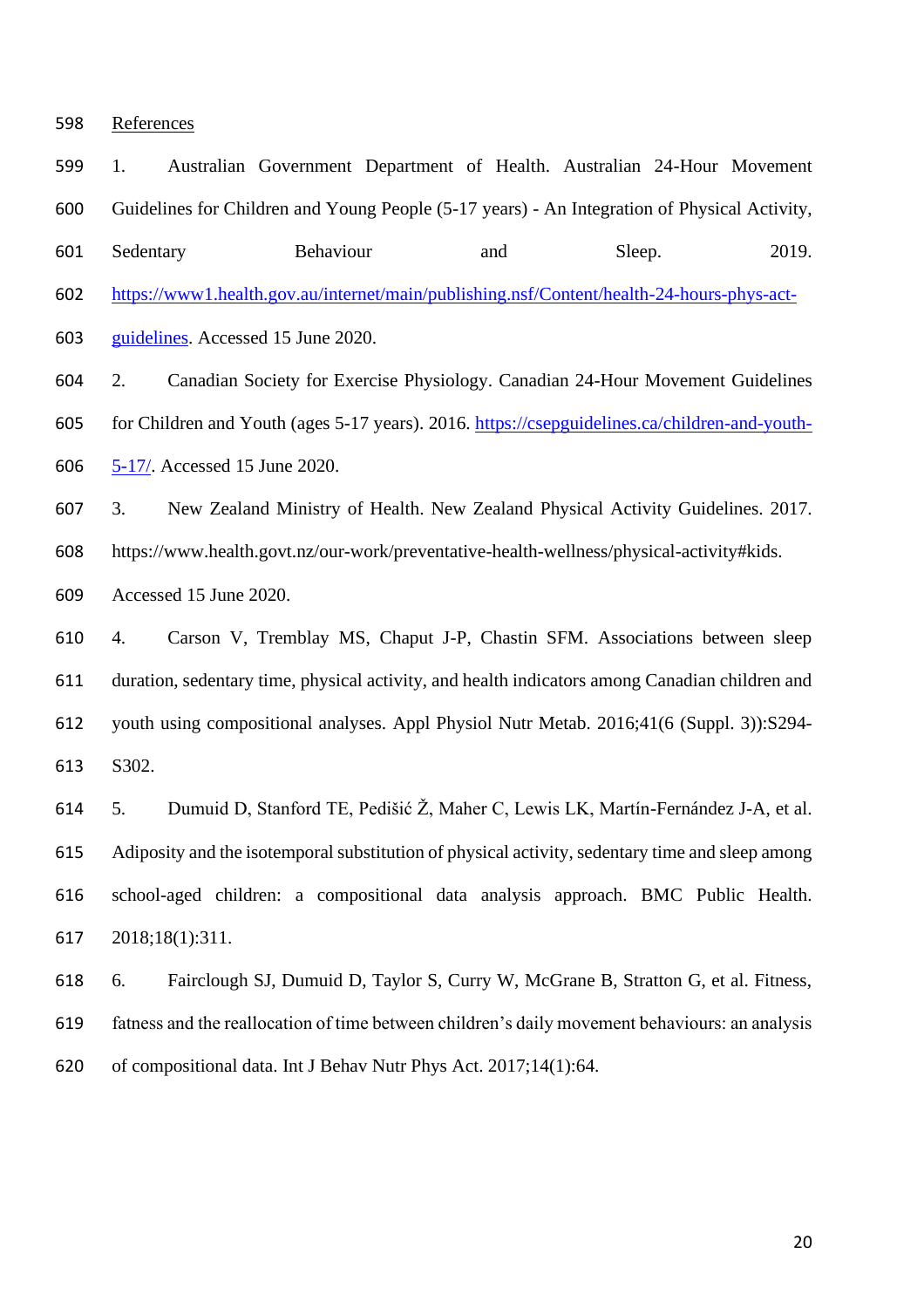7. Talarico R, Janssen I. Compositional associations of time spent in sleep, sedentary behavior and physical activity with obesity measures in children. Int J Obes. 2018; 42: 1508 - 14.

 8. Taylor RW, Haszard JJ, Farmer VL, Richards R, Te Morenga L, Meredith-Jones K, et al. Do differences in compositional time use explain ethnic variation in the prevalence of obesity in children? Analyses using 24-hour accelerometry. Int J Obes. 2019; 4(1):94 - 103.

 9. Saunders TJ, Gray CE, Poitras VJ, Chaput J-P, Janssen I, Katzmarzyk PT, et al. Combinations of physical activity, sedentary behaviour and sleep: relationships with health indicators in school-aged children and youth. Appl Physiol Nutr Metab. 2016;41(6 (Suppl. 3)):S283-S93.

 10. Biddle SJH, Vergeer I. Mental health benefits of physical activity for young people. In: Brusseau TA, Fairclough SJ, Lubans DR, editors. The Routledge Handbook of Youth Physical Activity. London: Routledge; 2020. p. 121-47.

 11. Kovess-Masfety V, Husky MM, Keyes K, Hamilton A, Pez O, Bitfoi A, et al. Comparing the prevalence of mental health problems in children 6-11 across Europe. Soc Psychiatry Psychiatr Epidemiol. 2016;51(8):1093-103.

 12. Government Statistical Service. Mental Health of Children and Young People in 638 England, 2017. 2018.

 https://files.digital.nhs.uk/A6/EA7D58/MHCYP%202017%20Summary.pdf. Accessed 15 June 2020.

 13. Lawrence D, Johnson S, Hafekost J, Boterhoven De Haan K, Sawyer M, Ainley J, et al. The Mental Health of Children and Adolescents. Report of the second Australian Child and Adolescent Survey of Mental Health and Wellbeing. Canberra: Department of Health; 2015.

14. Centers for Disease Control and Prevention. Data and Statistics on Children's Mental

Health. 2020. https://www.cdc.gov/childrensmentalhealth/data.html. Accessed 15 June 2020.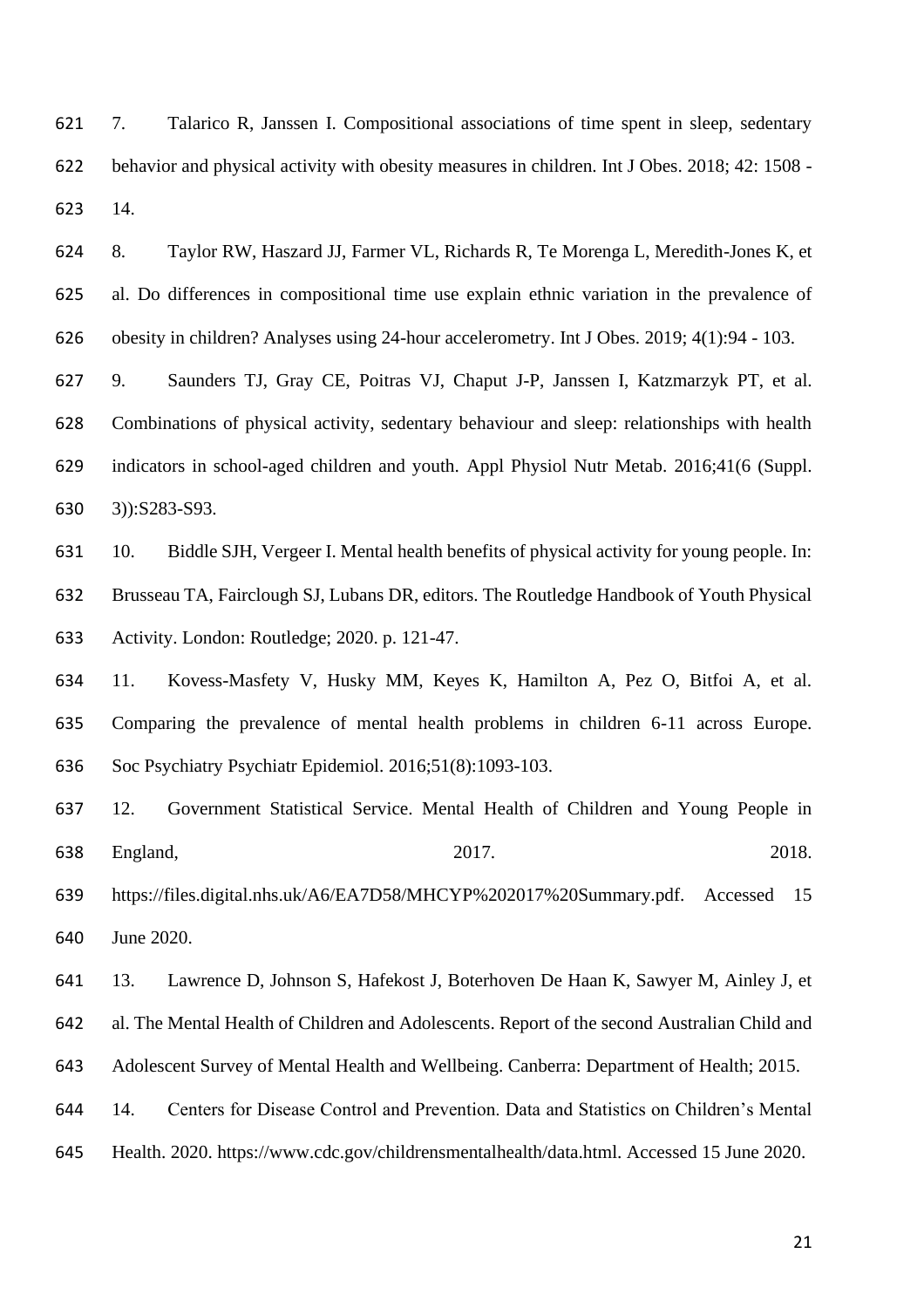15. Inchley J, Currie D, Budisavljevic S, Torsheim T, Jåstad A, A C, et al. Spotlight on adolescent health and well-being. Findings from the 2017/2018 Health Behaviour in School- aged Children (HBSC) survey in Europe and Canada. International report. Volume 1. Key Findings. Copenhagen: WHO Regional Office for Europe; 2020.

 16. WHO. Adolescent mental health. 2019. [https://www.who.int/news-room/fact-](https://www.who.int/news-room/fact-sheets/detail/adolescent-mental-health)[sheets/detail/adolescent-mental-health.](https://www.who.int/news-room/fact-sheets/detail/adolescent-mental-health) Accessed 15 June 2020.

17. Ekkekakis P. Physical activity as a mental health intervention in the era of managed

care. In: Ekkekakis P, editor. Routldge Handbook of Physical Activity and Mental Health.

London Routledge; 2013. p. 1-32.

18. Bauducco SV, Flink IK, Boersma K, Linton SJ. Preventing sleep deficit in adolescents:

 Long-term effects of a quasi-experimental school-based intervention study. J Sleep Res. 2020;29(1):e12940.

 19. Stiglic N, Viner RM. Effects of screentime on the health and well-being of children and adolescents: a systematic review of reviews. BMJ Open. 2019;9(1):e023191.

 20. Weatherson K, Gierc M, Patte K, Qian W, Leatherdale S, Faulkner G. Complete mental health status and associations with physical activity, screen time, and sleep in youth. Ment Health Phys Act. 2020;19:100354.

 21. Biddle SJH, Ciaccioni S, Thomas G, Vergeer I. Physical activity and mental health in children and adolescents: An updated review of reviews and an analysis of causality. Psychol Sport Exerc. 2019;42:146-55.

 22. Rodriguez-Ayllon M, Cadenas-Sánchez C, Estévez-López F, Muñoz NE, Mora- Gonzalez J, Migueles JH, et al. Role of physical activity and sedentary behavior in the mental health of preschoolers, children and adolescents: a systematic review and meta-analysis. Sports Med. 2019;49:1383-1410.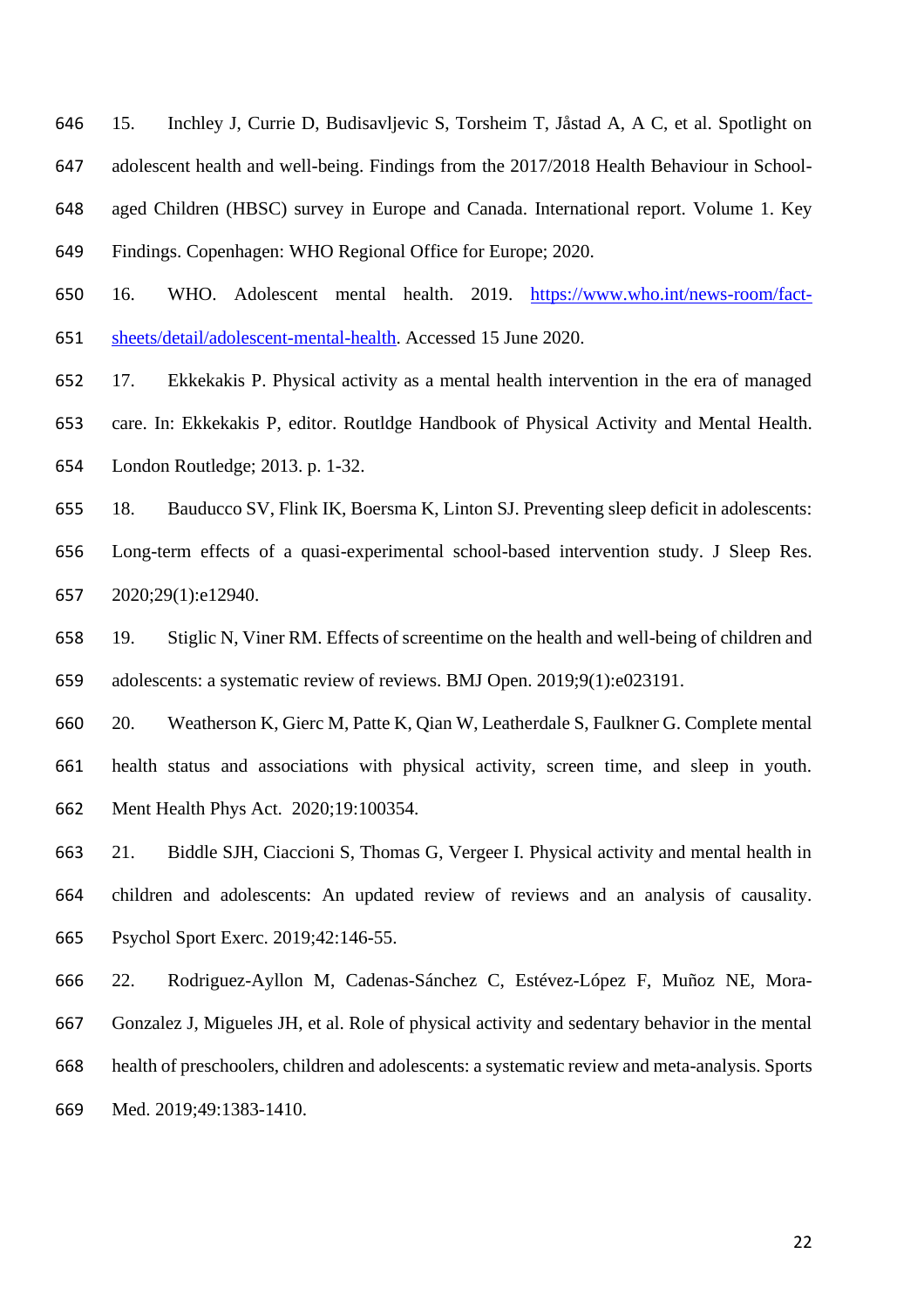23. Andermo S, Hallgren M, Nguyen T-T-D, Jonsson S, Petersen S, Friberg M, et al. School-related physical activity interventions and mental health among children: a systematic review and meta-analysis. Sports Med - Open. 2020;6(1):25.

 24. Asare M. Sedentary behaviour and mental health in children and adolescents: A meta-analaysis. Journal Child Adol Health. 2015;3(6):doi: 10.4172/2375-4494.1000259.

 25. Stanczykiewicz B, Banik A, Knoll N, Keller J, Hohl DH, Rosińczuk J, et al. Sedentary behaviors and anxiety among children, adolescents and adults: a systematic review and meta-analysis. BMC Public Health. 2019;19(1):459.

 26. Carson V, Hunter S, Kuzik N, Gray CE, Poitras VJ, Chaput J-P, et al. Systematic review of sedentary behaviour and health indicators in school-aged children and youth: an update. Appl Physiol Nutr Metab. 2016;41(6 (Suppl. 3)):S240-S65.

 27. Suchert V, Hanewinkel R, Isensee B. Sedentary behavior and indicators of mental health in school-aged children and adolescents: A systematic review. Prev Med. 2015;76:48- 57.

 28. Costigan SA, Barnett L, Plotnikoff RC, Lubans DR. The health indicators associated with screen-based sedentary behavior among adolescent girls: a systematic review. J Adol Health. 2013;52(4):382-92.

 29. Chaput J-P, Gray CE, Poitras VJ, Carson V, Gruber R, Olds T, et al. Systematic review of the relationships between sleep duration and health indicators in school-aged children and youth. Appl Physiol Nutr Metab. 2016;41(6 (Suppl. 3)):S266-S82.

 30. Astill RG, Van der Heijden KB, Van Ijzendoorn MH, Van Someren EJ. Sleep, cognition, and behavioral problems in school-age children: a century of research meta-analyzed. Psychol Bull. 2012;138(6):1109-38.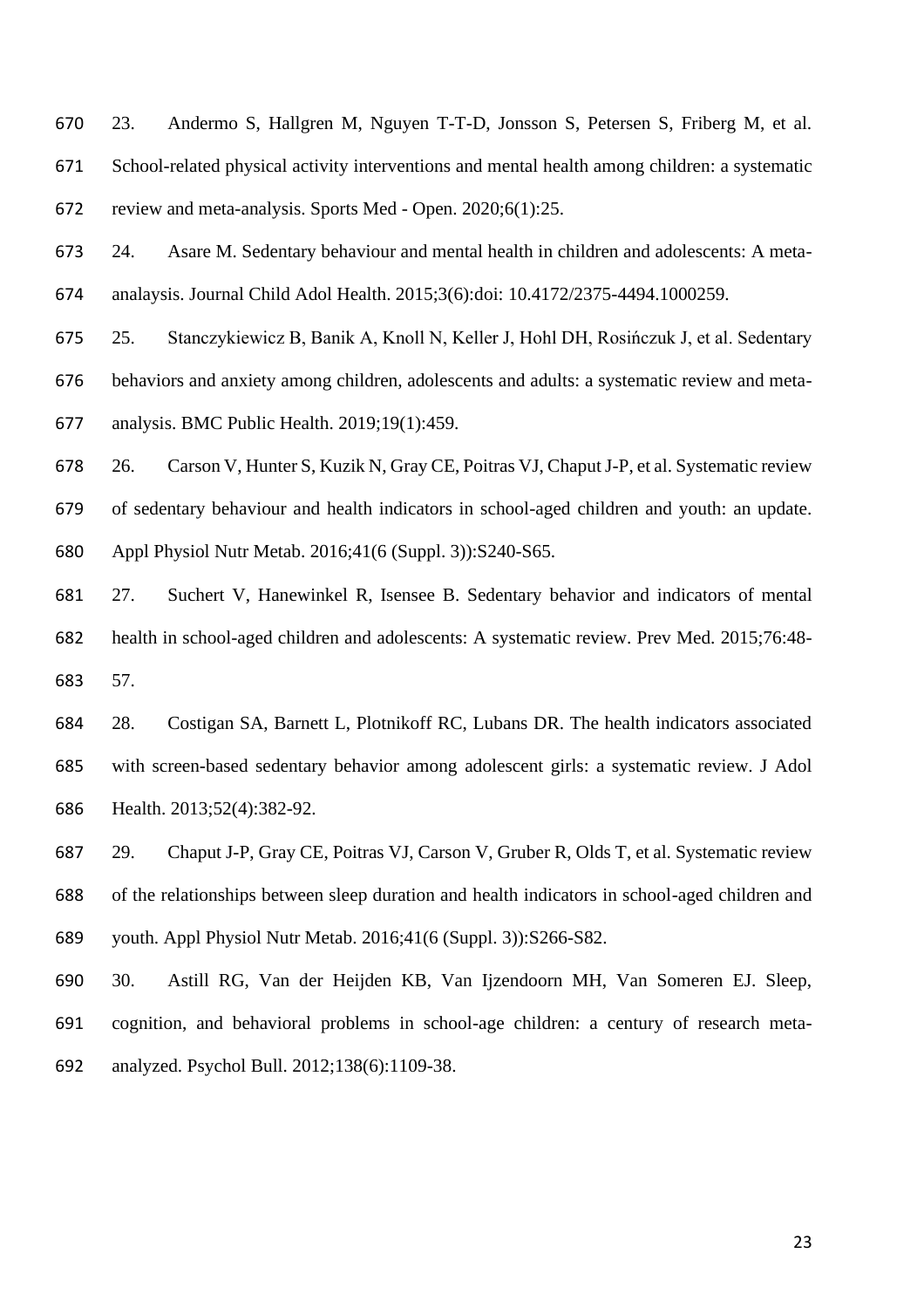31. Short MA, Blunden S, Rigney G, Matricciani L, Coussens S, M. Reynolds C, et al. Cognition and objectively measured sleep duration in children: a systematic review and meta-analysis. Sleep Health. 2018;4(3):292-300.

 32. Sampasa-Kanyinga H, Colman I, Goldfield GS, Janssen I, Wang J, Podinic I, et al. Combinations of physical activity, sedentary time, and sleep duration and their associations with depressive symptoms and other mental health problems in children and adolescents: a systematic review. Int J Behav Nutr Phys Act. 2020;17(1):72.

 33. Ministry of Housing, Communiities, and Local Government. English Indices of Deprivation 2019. 2019. [http://imd-by-postcode.opendatacommunities.org/imd/2019.](http://imd-by-postcode.opendatacommunities.org/imd/2019) Accessed 15 June 2020.

 34. Department for Communities and Local Government. The English Indices of Deprivation. 2015. [https://www.gov.uk/government/statistics/english-indices-of-deprivation-](https://www.gov.uk/government/statistics/english-indices-of-deprivation-2015)

[2015.](https://www.gov.uk/government/statistics/english-indices-of-deprivation-2015) Accessed 15 June 2020.

 35. Cole T, Freeman J, Preece M. Body mass index reference curves for the UK, 1990. Arch Dis Child. 1995;73(1):25 - 9.

 36. Cole T, Bellizzi M, Flegal K, Dietz W. Establishing a standard definition for child overweight and obesity worldwide: international survey. BMJ. 2000;320:1240 - 3.

 37. Esliger DW, Rowlands AV, Hurst TL, Catt M, Murray P, Eston RG. Validation of the GENEA Accelerometer. Med Sci Sports Exerc. 2011;43(6):1085-93.

 38. Okely AD, Batterham MJ, Hinkley T, Ekelund U, Brage S, Reilly JJ, et al. Wrist acceleration cut points for moderate-to-vigorous physical activity in youth. Med Sci Sports 714 Exerc. 2018;50(3):609-16.

 39. Hildebrand M, Van Hees VT, Hansen BH, Ekelund U. Age-group comparibility of raw accelerometer output from wrist- and hip-worn monitors. Med Sci Sports Exerc. 2014;46(9):1816-24.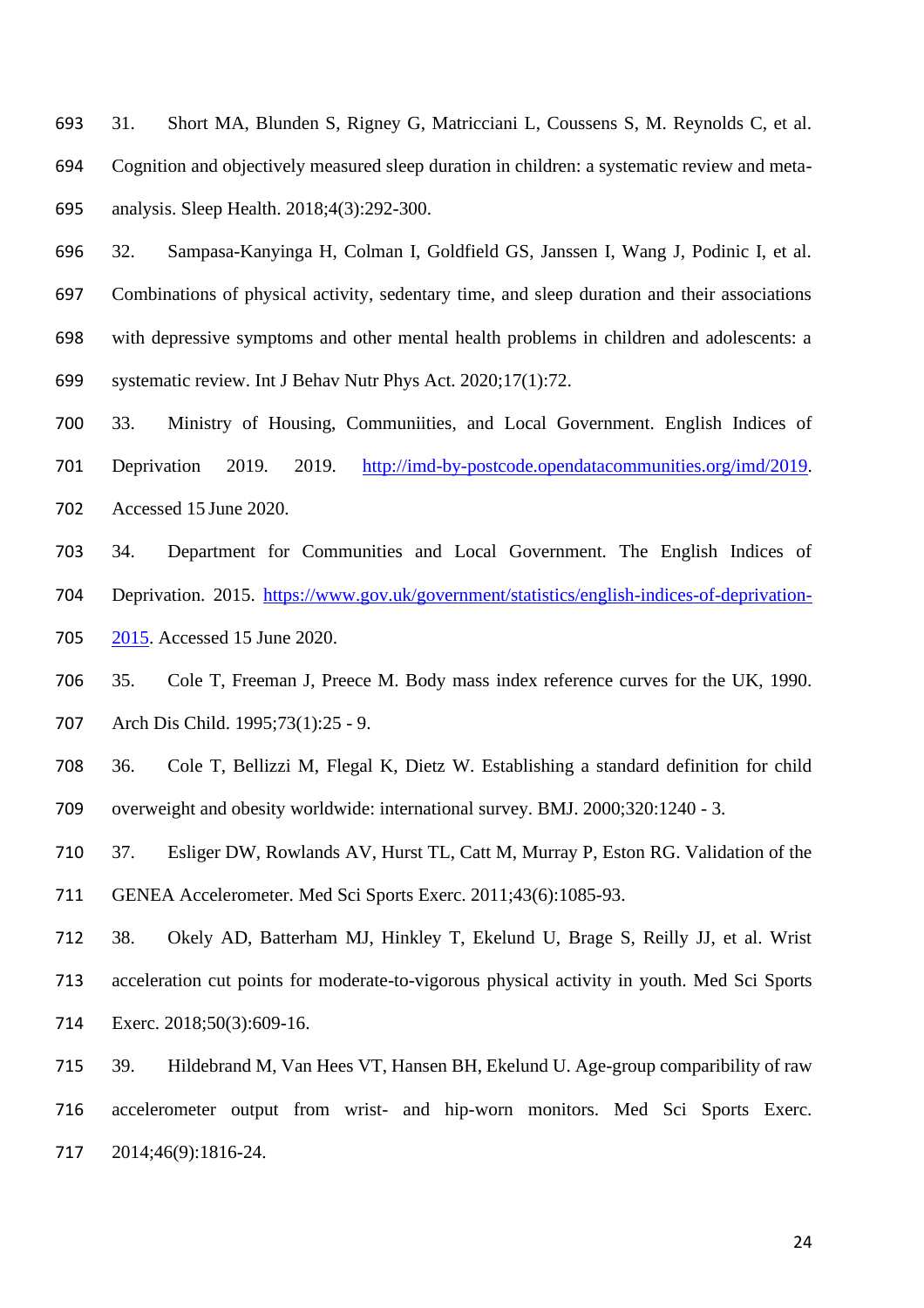40. Migueles JH, Rowlands AV, Huber F, Sabia S, Van Hees VT. GGIR: A research community–driven open source r package for generating physical activity and sleep outcomes from multi-day raw accelerometer data. J Measurement Phys Behav. 2019;2(188-196).

 41. van Hees VT, Fang Z, Langford J, Assah F, Mohammad A, da Silva IC, et al. Autocalibration of accelerometer data for free-living physical activity assessment using local gravity and temperature: an evaluation on four continents. J Appl Physiol. 2014;117(7):738- 44.

 42. van Hees VT, Gorzelniak L, León EC, Eder M, Pias Mo, Taherian S, et al. Separating movement and gravity components in an acceleration signal and implications for the assessment of human daily physical activity. PLoS ONE. 2013;8(4):e61691.

 43. Fairclough SJ, Taylor S, Rowlands AV, Boddy LM. Cutpoint-free accelerometer metrics to assess children's physical activity: an example using the school day. Scand J Med 730 Sci Sports. 2020;30:117-25.

 44. Fairclough SJ, Taylor S, Rowlands AV, Boddy LM, Noonan RJ. Average acceleration and intensity gradient of primary school children and associations with indicators of health and well-being. J Sports Sci. 2019;37(18):2159-67.

 45. Rowlands AV, Mirkes EM, Yates T, Clemes S, Davies M, Khunti K, et al. Accelerometer-assessed physical activity in epidemiology: are monitors equivalent? Med Sci 736 Sports Exerc 2018;50(2):257-65.

 46. Rowlands AV, Plekhanova T, Yates T, Mirkes EM, Davies M, Khunti K, et al. Providing a basis for harmonization of accelerometer-assessed physical activity outcomes across epidemiological datasets. J Meas Phys Behav. 2019;2(3):131-42.

 47. Migueles JH, Cadenas-Sanchez C, Rowlands AV, Henriksson P, Shiroma EJ, Acosta FM, et al. Comparability of accelerometer signal aggregation metrics across placements and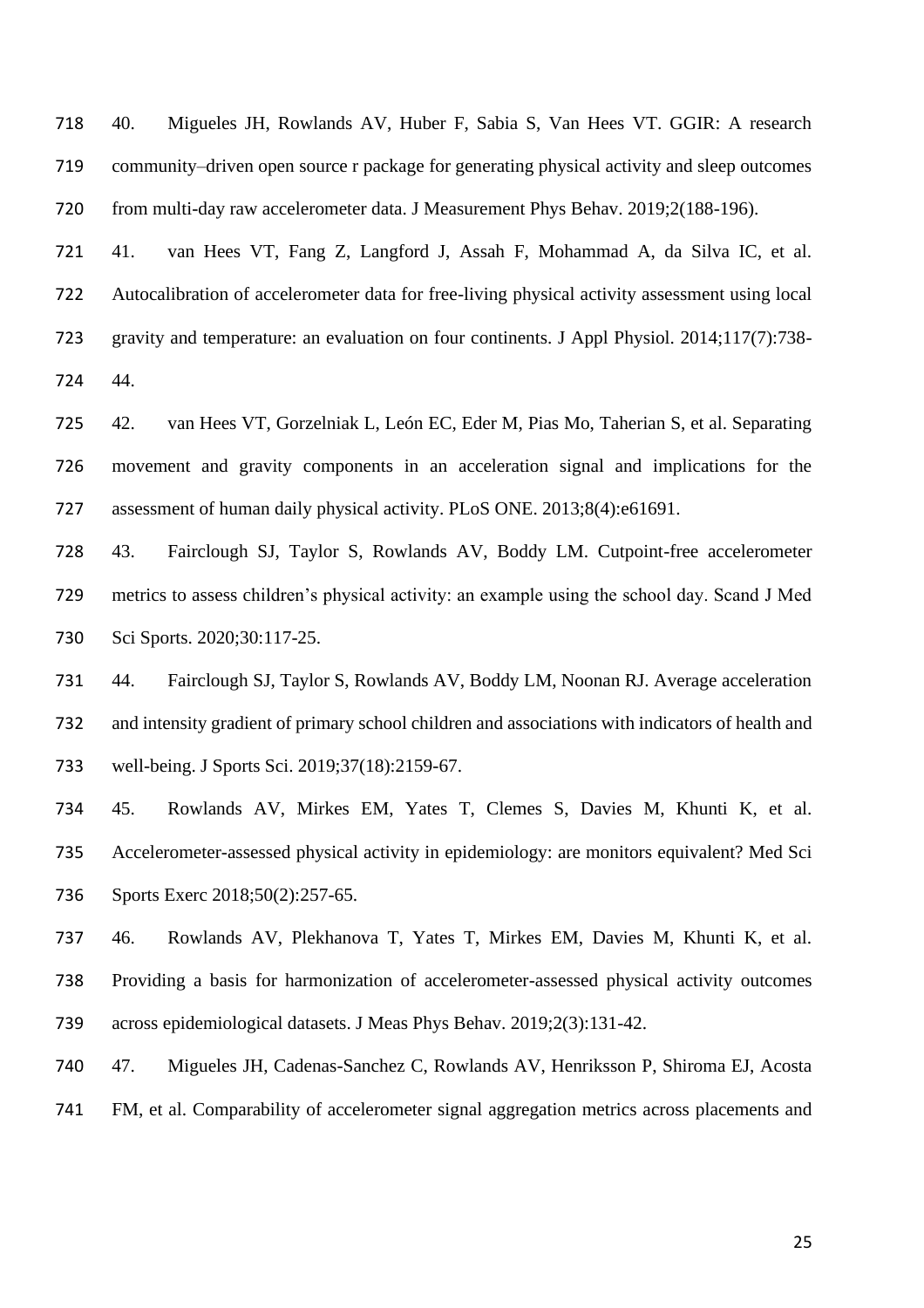dominant wrist cut points for the assessment of physical activity in adults. Scientific Rep. 2019;9(1):18235.

 48. Rowlands AV. Moving Forward with accelerometer-assessed physical activity: two strategies to ensure meaningful, interpretable, and comparable measures. Ped Exerc Sci. 2018;30:450-6.

 49. Rich C, Geraci M, Griffiths L, Sera F, Dezateux C, Cortina-Borja M. Quality control methods in accelerometer data processing: defining minimum wear time. PLoS ONE. 2013;8(6):e67206.

 50. Hurter L, Fairclough SJ, Knowles Z, Porcellato L, Cooper-Ryan A, Boddy L. Establishing raw acceleration thresholds to classify sedentary and stationary behaviour in children. Children. 2018;5(12):172.

 51. van Hees VT, Sabia S, Jones SE, Wood AR, Anderson KN, Kivimäki M, et al. Estimating sleep parameters using an accelerometer without sleep diary. Scientific Re. 2018;8(1):12975.

 52. Rosenberg M. Society and the Adolescent Self-Image. Princeton, NJ: Princeton University Press; 1965.

 53. Bagley C, Mallick K. Normative data and mental health construct validity for the Rosenberg self-esteem scale in British adolescents. Int J Adol and Youth. 2001;9(117-126).

 54. Angold A, Costello EJ, Messer SC, Pickles A, Winder F, Silver D. The development of a short questionnaire for use in epidemiological studies of depression in children and adolescents. Int J Methods Psychiatric Res. 1995;5:237-49.

55. Burleson Daviss W, Birmaher B, Melhem NA, Axelson DA, Michaels SM, Brent DA.

Criterion validity of the Mood and Feelings Questionnaire for depressive episodes in clinic and

non-clinic subjects. J Child Psychol Psychiatry. 2006;47(9):927-34.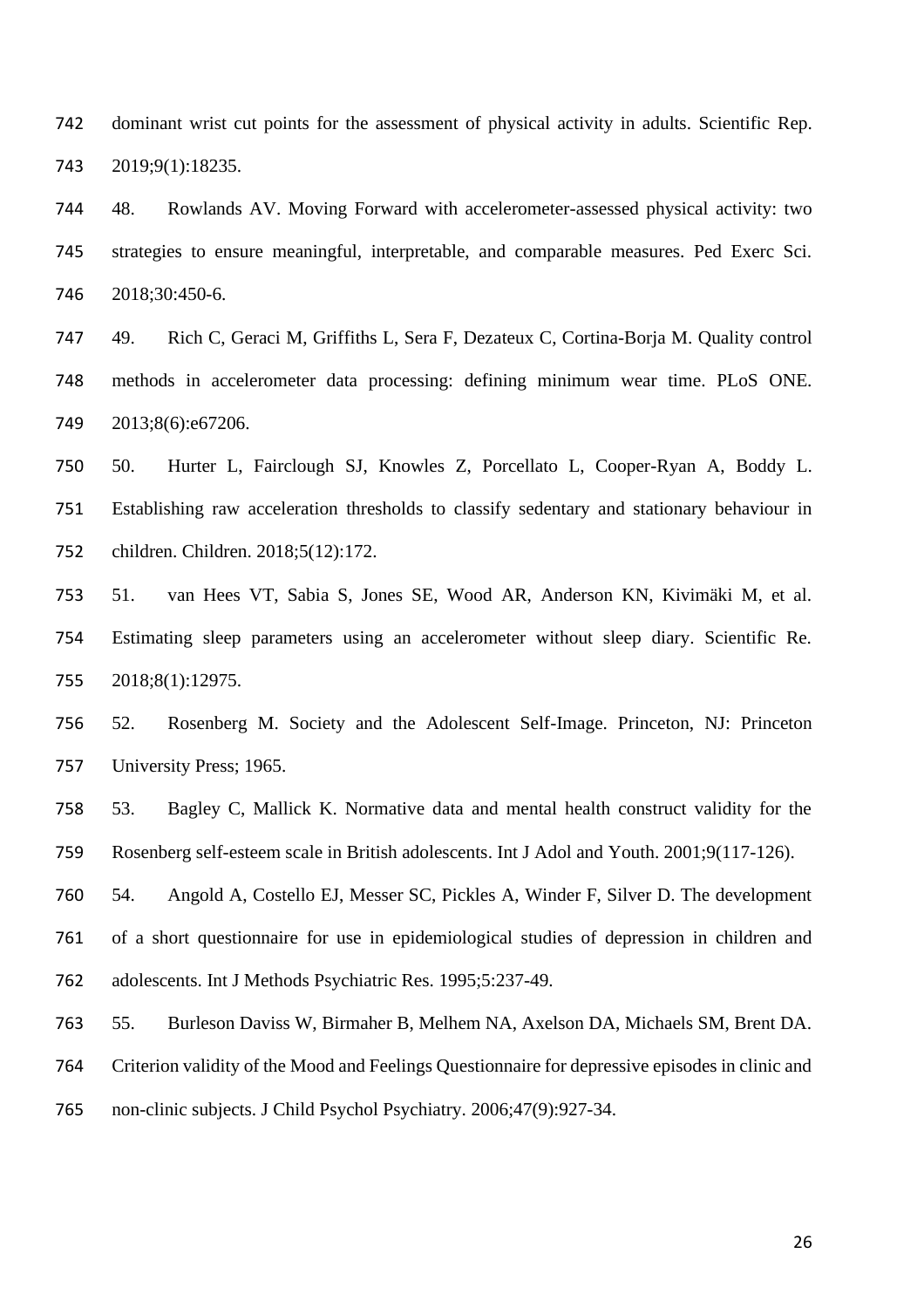56. Goodman R. Psychometric properties of the strengths and difficulties questionnaire. J Am Acad Child Adolesc Psychiatry. 2001;40(1):1337-45.

 57. Goodman A, Lamping DL, Ploubidis GB. When to use broader internalising and externalising subscales instead of the hypothesised five subscales on the Strengths and Difficulties Questionnaire (SDQ): data from British parents, teachers and children. J Abnorm Child Psychol. 2010;38(8):1179-91.

 58. Miyake A, Friedman NP, Emerson MJ, Witzki AH, Howerter A, Wager TD. The unity and diversity of executive functions and their contributions to complex "frontal lobe" tasks: A latent variable analysis. Cogn Psychol. 2000;41(1):49-100.

 59. Luciana M, Nelson CA. Assessment of neuropsychological function through use of the Cambridge Neuropsychological Testing Automated Battery: performance in 4- to 12-year-old children. Dev Neuropsychol. 2002;22(3):595-624.

 60. van den Boogaart KG, Tolosana-Delgado R. 'Compositions': a unified R package to analyze compositional data. Computers and Geosciences. 2008;34(4):320-38.

61. Templ M, Hron K, Filzmoser P. robCompositions: An R-package for robust statistical

analysis of compositional data. In: Pawlowsky-Glahn V, Buccianti A, editors. Compositional

 Data Analysis: Theory and Applications. Chichester, UK: John Wiley & Sons, Ltd; 2011. p. 341-55.

 62. Chastin SFM, Palarea-Albaladejo J, Dontje ML, Skelton DA. Combined effects of time spent in physical activity, sedentary behaviors and sleep on obesity and cardio-metabolic health markers: A novel compositional data analysis approach. PLoS ONE. 2015;10(10):e0139984.

 63. Hron K, Filzmoser P, Caritat Pd, Fiserov· E, Gardlo Abt. Weighted pivot coordinates for compositional data and their application to geochemical mapping. Math Geosci. 2017;49:797-814.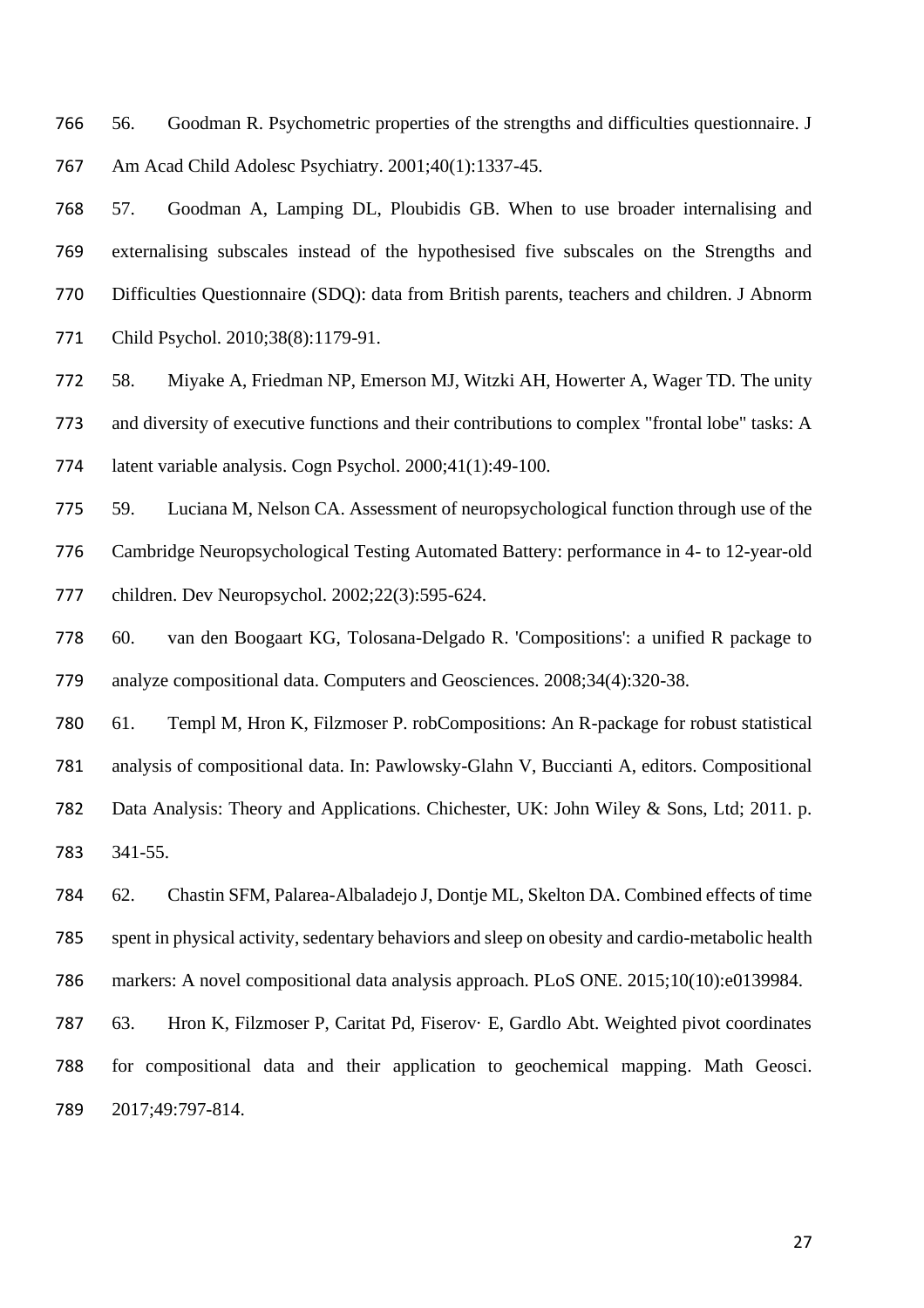- 64. Bang F, Roberts KC, Chaput JP, Goldfield GS, Prince SA. Physical activity, screen time and sleep duration: Combined associations with psychosocial health among Canadian children and youth. Health Rep. 2020;31(9-16).
- 65. Bates D, Mächler M, Bolker B, Walker S. Fitting linear mixed-effects models using 794 lme4. J Stat Software. 2015;67(1):48.
- 66. Kuznetsova A, Brockhoff PB, Christensen RHB. lmerTest Package: Tests in Linear Mixed Effects Models. J Stat Software. 2017;82(13):26.
- 67. Dumuid D, Pedišić Ž, Stanford TE, Martín-Fernández J-A, Hron K, Maher CA, et al.
- The compositional isotemporal substitution model: A method for estimating changes in a health
- outcome for reallocation of time between sleep, physical activity and sedentary behaviour. Stat
- Meth Med Res. 2019;28(3):846-57.
- 68. Dumuid D, Maher C, Lewis LK, Stanford TE, Martin Fernandez JA, Ratcliffe J, et al.
- Human development index, children's health-related quality of life and movement behaviors:
- a compositional data analysis. Qual Life Res. 2018;27:1473-1482.
- 69. Department of Health and Social Care. UK Chief Medical Officers' Physical Activity Guidelines. London: DHSC; 2019.
- 70. Paruthi S, Brooks LJ, D'Ambrosio C, Hall WA, Kotagal S, Lloyd RM, et al.
- Recommended Amount of Sleep for Pediatric Populations: A Consensus Statement of the American Academy of Sleep Medicine. J Clin Sleep Med 2016;12(06):785-6.
- 71. Meltzer H, Gatward R, Goodman R, Ford T. Mental health of children and adolescents in Great Britain. Int Rev Psychiatry. 2003;15(1-2):185-7.
- 72. Parkes A, Sweeting H, Wight D, Henderson M. Do television and electronic games
- predict children's psychosocial adjustment? Longitudinal research using the UK Millennium
- Cohort Study. Arch Dis Childhood. 2013;98(5):341-8.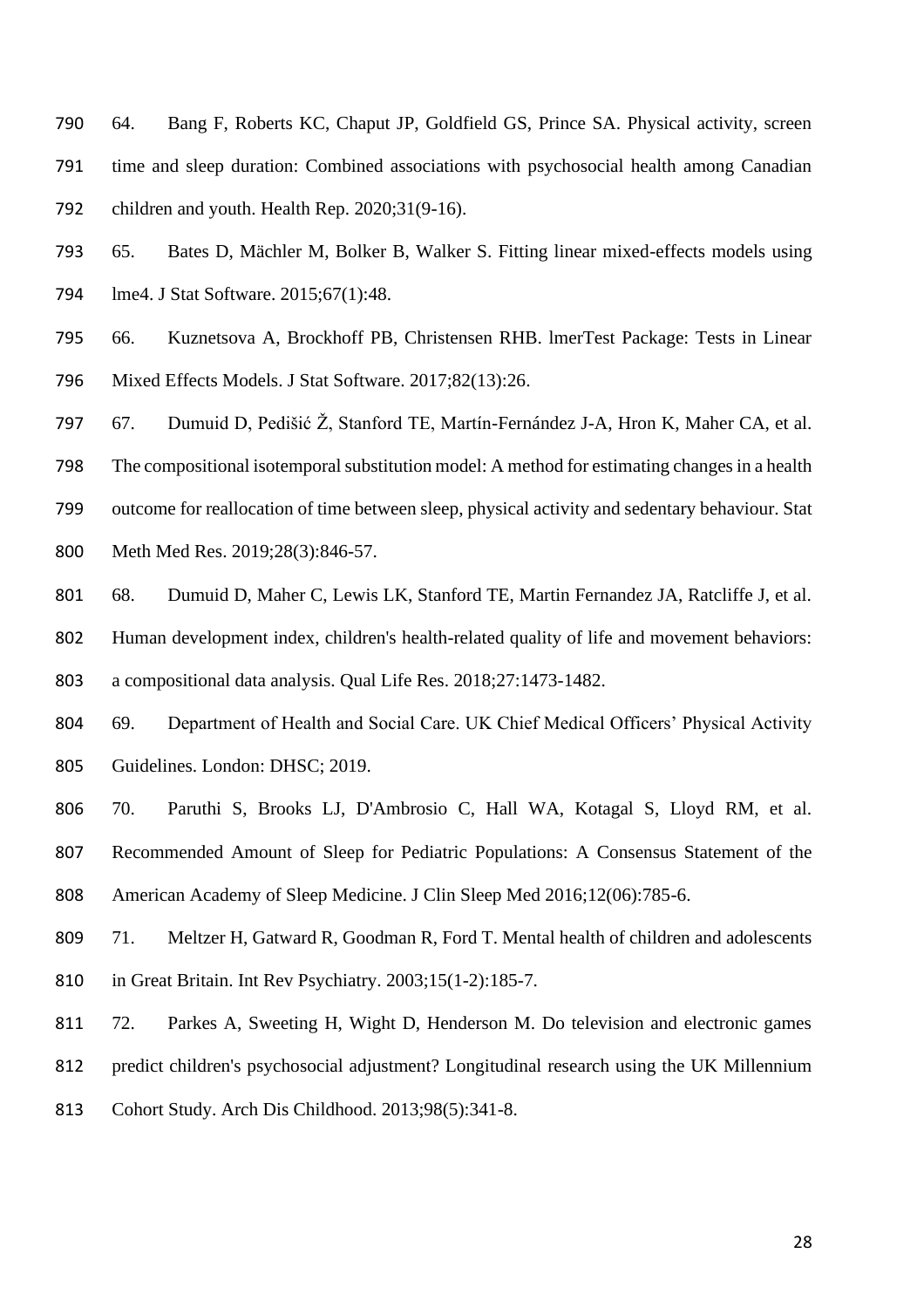73. Twenge JM, Campbell WK. Associations between screen time and lower psychological well-being among children and adolescents: Evidence from a population-based study. Prev Med Rep. 2018;12:271-83.

 74. Tremblay MS, Aubert S, Barnes JD, Saunders TJ, Carson V, Latimer-Cheung A, et al. 818 Sedentary Behavior Research Network (SBRN) – Terminology Consensus Project process and 819 outcome. Int J Behav Nutr Phys Act. 2017;14(1):75.

 75. Hoffmann B, Kobel S, Wartha O, Kettner S, Dreyhaupt J, Steinacker JM. High sedentary time in children is not only due to screen media use: a cross-sectional study. BMC Ped. 2019;19(1):154.

 76. Teychenne M, White RL, Richards J, Schuch FB, Rosenbaum S, Bennie JA. Do we need physical activity guidelines for mental health: What does the evidence tell us? Men Health Phys Act. 2020;18:100315.

 77. Reiss F. Socioeconomic inequalities and mental health problems in children and adolescents: A systematic review. Soc Sci Med. 2013;90:24-31.

 78. Donnelly JE, Hillman CH, Castelli D, Etnier JL, Lee S, Tomporowski P, et al. physical activity, fitness, cognitive function, and academic achievement in children: a systematic review. Med Sci Sports Exerc. 2016;48(6):1197-222.

 79. Singh AS, Saliasi E, van den Berg V, Uijtdewilligen L, de Groot RHM, Jolles J, et al. Effects of physical activity interventions on cognitive and academic performance in children and adolescents: a novel combination of a systematic review and recommendations from an expert panel. Br J Sports Med. 2019;53(10):640-7.

80. de Greeff JW, Bosker RJ, Oosterlaan J, Visscher C, Hartman E. Effects of physical

activity on executive functions, attention and academic performance in preadolescent children:

a meta-analysis. J Sci Med Sport. 2018;21(5):501-7.